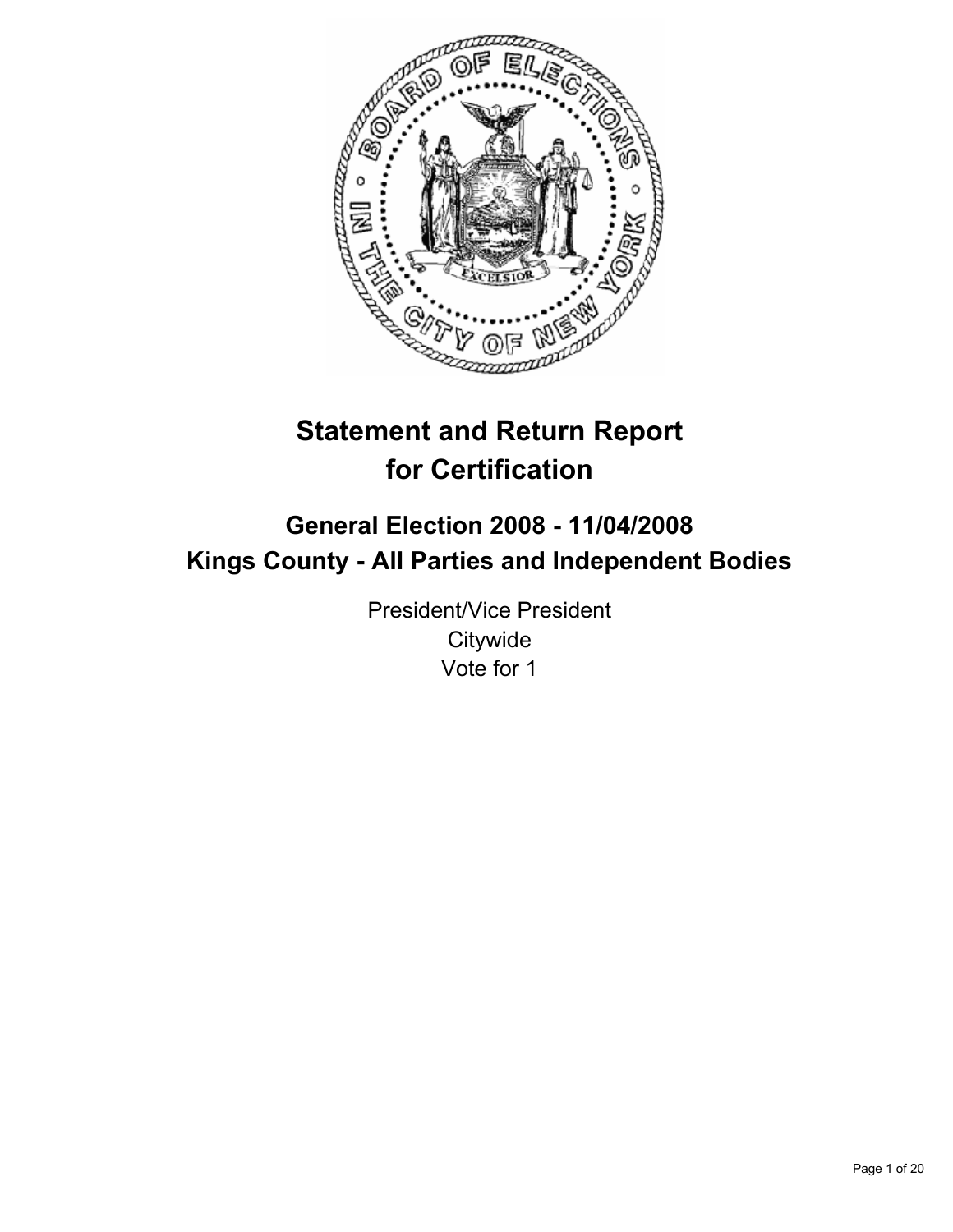

| <b>PUBLIC COUNTER</b>                                    | 38,968         |  |
|----------------------------------------------------------|----------------|--|
| <b>EMERGENCY</b>                                         | 345            |  |
| ABSENTEE/MILITARY                                        | 654            |  |
| <b>FEDERAL</b>                                           | 64             |  |
| <b>SPECIAL PRESIDENTIAL</b>                              | 0              |  |
| <b>AFFIDAVIT</b>                                         | 2,303          |  |
| <b>Total Ballots</b>                                     | 42,334         |  |
| BARACK OBAMA / JOE BIDEN (DEMOCRATIC)                    | 39,223         |  |
| JOHN MCCAIN / SARAH PALIN (REPUBLICAN)                   | 1,650          |  |
| JOHN MCCAIN / SARAH PALIN (INDEPENDENCE)                 | 92             |  |
| JOHN MCCAIN / SARAH PALIN (CONSERVATIVE)                 | 82             |  |
| BARACK OBAMA / JOE BIDEN (WORKING FAMILIES)              | 886            |  |
| ROGER CALERO / ALYSON KENNEDY (SOCIALIST WORKERS)        | 6              |  |
| GLORIA LA RIVA / EUGENE PURYEAR (SOCIALISM & LIBERATION) | $\overline{2}$ |  |
| CYNTHIA MCKINNEY / ROSA CLEMENTE (GREEN)                 | 25             |  |
| BOB BARR / WAYNE A ROOT (LIBERTARIAN)                    | 5              |  |
| RALPH NADER / MATT GONZALEZ (POPULIST)                   | 12             |  |
| HARRIET TUBMAN (WRITE-IN)                                | 1              |  |
| <b>Total Votes</b>                                       | 41,984         |  |
| Unrecorded                                               | 350            |  |

| <b>PUBLIC COUNTER</b>                                    | 37.579         |
|----------------------------------------------------------|----------------|
| <b>EMERGENCY</b>                                         | 788            |
| ABSENTEE/MILITARY                                        | 964            |
| <b>FEDERAL</b>                                           | 256            |
| <b>SPECIAL PRESIDENTIAL</b>                              | 1              |
| <b>AFFIDAVIT</b>                                         | 1,333          |
| <b>Total Ballots</b>                                     | 40.921         |
| BARACK OBAMA / JOE BIDEN (DEMOCRATIC)                    | 27.687         |
| JOHN MCCAIN / SARAH PALIN (REPUBLICAN)                   | 10,944         |
| JOHN MCCAIN / SARAH PALIN (INDEPENDENCE)                 | 448            |
| JOHN MCCAIN / SARAH PALIN (CONSERVATIVE)                 | 438            |
| BARACK OBAMA / JOE BIDEN (WORKING FAMILIES)              | 723            |
| ROGER CALERO / ALYSON KENNEDY (SOCIALIST WORKERS)        | 12             |
| GLORIA LA RIVA / EUGENE PURYEAR (SOCIALISM & LIBERATION) | 4              |
| CYNTHIA MCKINNEY / ROSA CLEMENTE (GREEN)                 | 54             |
| BOB BARR / WAYNE A ROOT (LIBERTARIAN)                    | 36             |
| RALPH NADER / MATT GONZALEZ (POPULIST)                   | 105            |
| CHUCK BALDWIN (OFFICIAL WRITE-IN)                        | $\overline{2}$ |
| ERNEST YOEL STEINER/YAACOV GOTTLIEB (WRITE-IN)           | 1              |
| HILLARY CLINTON (WRITE-IN)                               | 3              |
| HILLARY CLINTON/JOE BIDEN (WRITE-IN)                     | 1              |
| PAULETTE SHARNER (WRITE-IN)                              | 1              |
| RON PAUL (WRITE-IN)                                      | 1              |
| <b>Total Votes</b>                                       | 40,460         |
| Unrecorded                                               | 461            |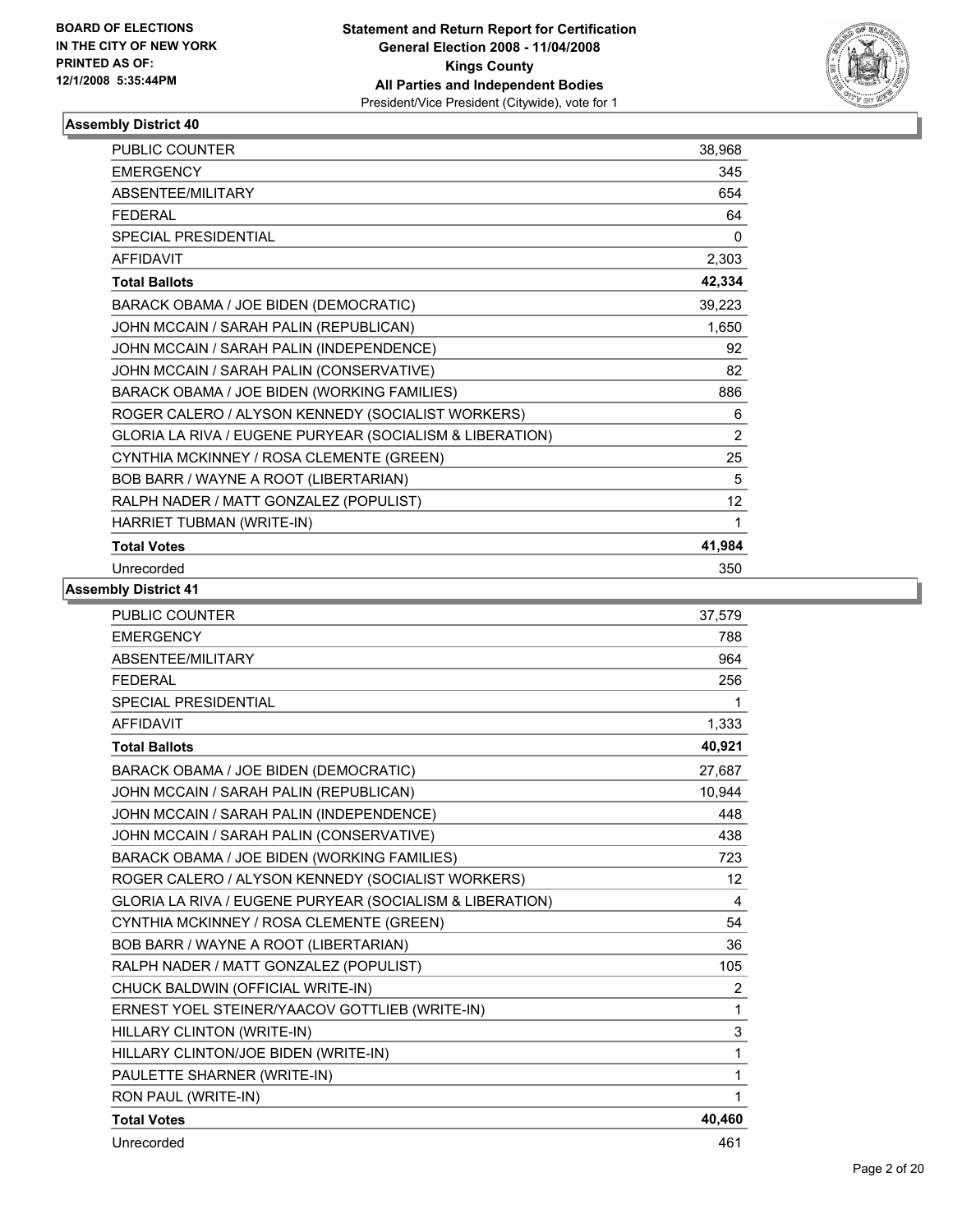

| PUBLIC COUNTER                                           | 33,714 |
|----------------------------------------------------------|--------|
| <b>EMERGENCY</b>                                         | 168    |
| ABSENTEE/MILITARY                                        | 837    |
| <b>FEDERAL</b>                                           | 249    |
| SPECIAL PRESIDENTIAL                                     | 0      |
| <b>AFFIDAVIT</b>                                         | 1,701  |
| <b>Total Ballots</b>                                     | 36,669 |
| BARACK OBAMA / JOE BIDEN (DEMOCRATIC)                    | 31,133 |
| JOHN MCCAIN / SARAH PALIN (REPUBLICAN)                   | 3.794  |
| JOHN MCCAIN / SARAH PALIN (INDEPENDENCE)                 | 185    |
| JOHN MCCAIN / SARAH PALIN (CONSERVATIVE)                 | 130    |
| BARACK OBAMA / JOE BIDEN (WORKING FAMILIES)              | 949    |
| ROGER CALERO / ALYSON KENNEDY (SOCIALIST WORKERS)        | 9      |
| GLORIA LA RIVA / EUGENE PURYEAR (SOCIALISM & LIBERATION) | 4      |
| CYNTHIA MCKINNEY / ROSA CLEMENTE (GREEN)                 | 60     |
| BOB BARR / WAYNE A ROOT (LIBERTARIAN)                    | 15     |
| RALPH NADER / MATT GONZALEZ (POPULIST)                   | 47     |
| AL GORE/LYNNE CLARKE (WRITE-IN)                          | 1      |
| HILLARY CLINTON (WRITE-IN)                               | 1      |
| JERRY WHITE (WRITE-IN)                                   | 1      |
| RON PAUL (WRITE-IN)                                      | 1      |
| ROSLYN CARTER/HENRY STERN (WRITE-IN)                     | 1      |
| SAMMY SHALOM (WRITE-IN)                                  | 1      |
| SHLOIME BERKOWITZ (WRITE-IN)                             | 1      |
| <b>Total Votes</b>                                       | 36,333 |
| Unrecorded                                               | 336    |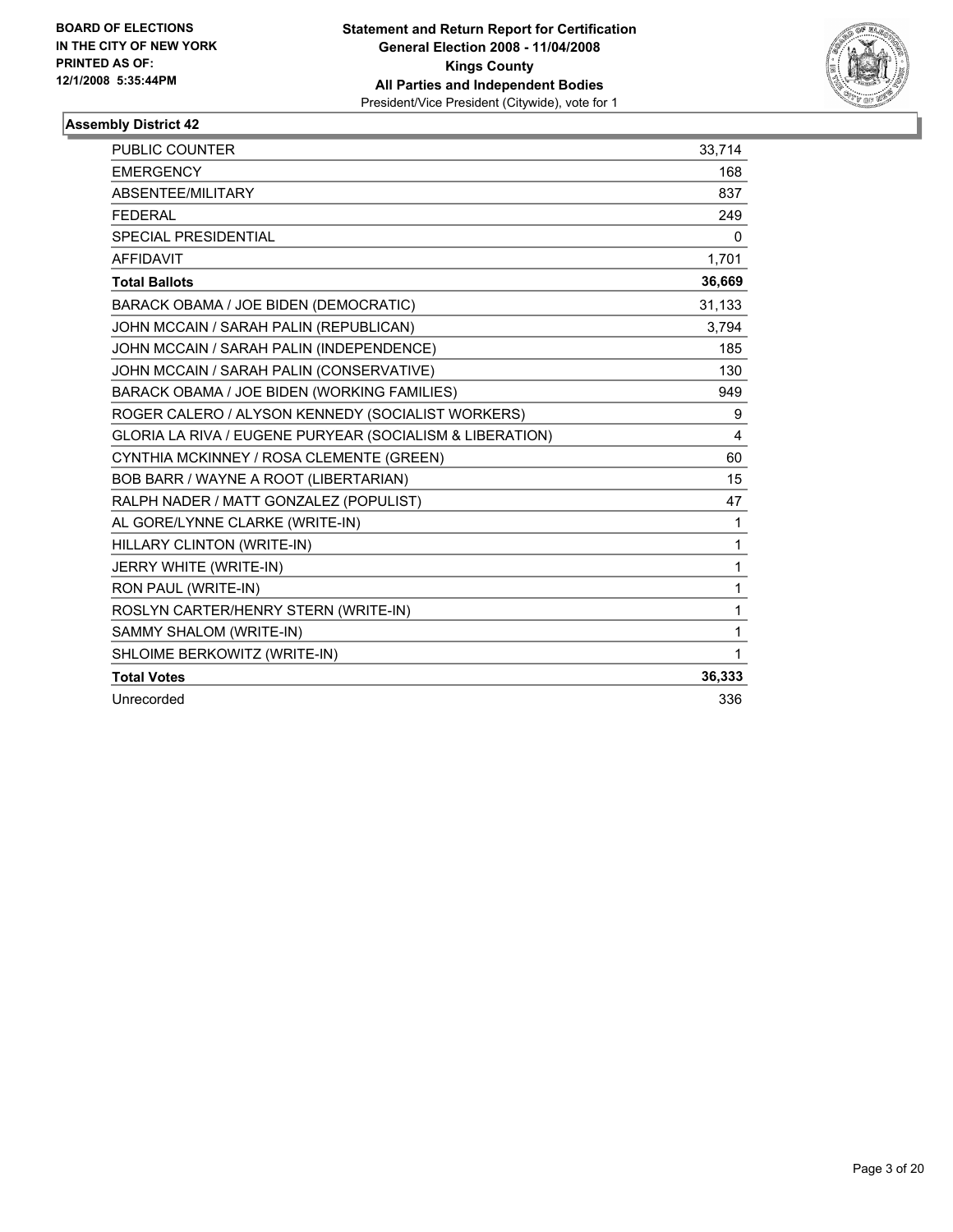

| <b>PUBLIC COUNTER</b>                                    | 36,383         |
|----------------------------------------------------------|----------------|
| <b>EMERGENCY</b>                                         | 430            |
| <b>ABSENTEE/MILITARY</b>                                 | 1,125          |
| <b>FFDFRAL</b>                                           | 170            |
| <b>SPECIAL PRESIDENTIAL</b>                              | 0              |
| <b>AFFIDAVIT</b>                                         | 1,699          |
| <b>Total Ballots</b>                                     | 39,807         |
| BARACK OBAMA / JOE BIDEN (DEMOCRATIC)                    | 35,107         |
| JOHN MCCAIN / SARAH PALIN (REPUBLICAN)                   | 2,725          |
| JOHN MCCAIN / SARAH PALIN (INDEPENDENCE)                 | 138            |
| JOHN MCCAIN / SARAH PALIN (CONSERVATIVE)                 | 360            |
| BARACK OBAMA / JOE BIDEN (WORKING FAMILIES)              | 1,025          |
| ROGER CALERO / ALYSON KENNEDY (SOCIALIST WORKERS)        | 5              |
| GLORIA LA RIVA / EUGENE PURYEAR (SOCIALISM & LIBERATION) | 8              |
| CYNTHIA MCKINNEY / ROSA CLEMENTE (GREEN)                 | 46             |
| BOB BARR / WAYNE A ROOT (LIBERTARIAN)                    | 17             |
| RALPH NADER / MATT GONZALEZ (POPULIST)                   | 21             |
| RON PAUL (WRITE-IN)                                      | $\overline{2}$ |
| YHWH (I GREAT JEHOVAH) (WRITE-IN)                        | 1              |
| <b>Total Votes</b>                                       | 39,455         |
| Unrecorded                                               | 352            |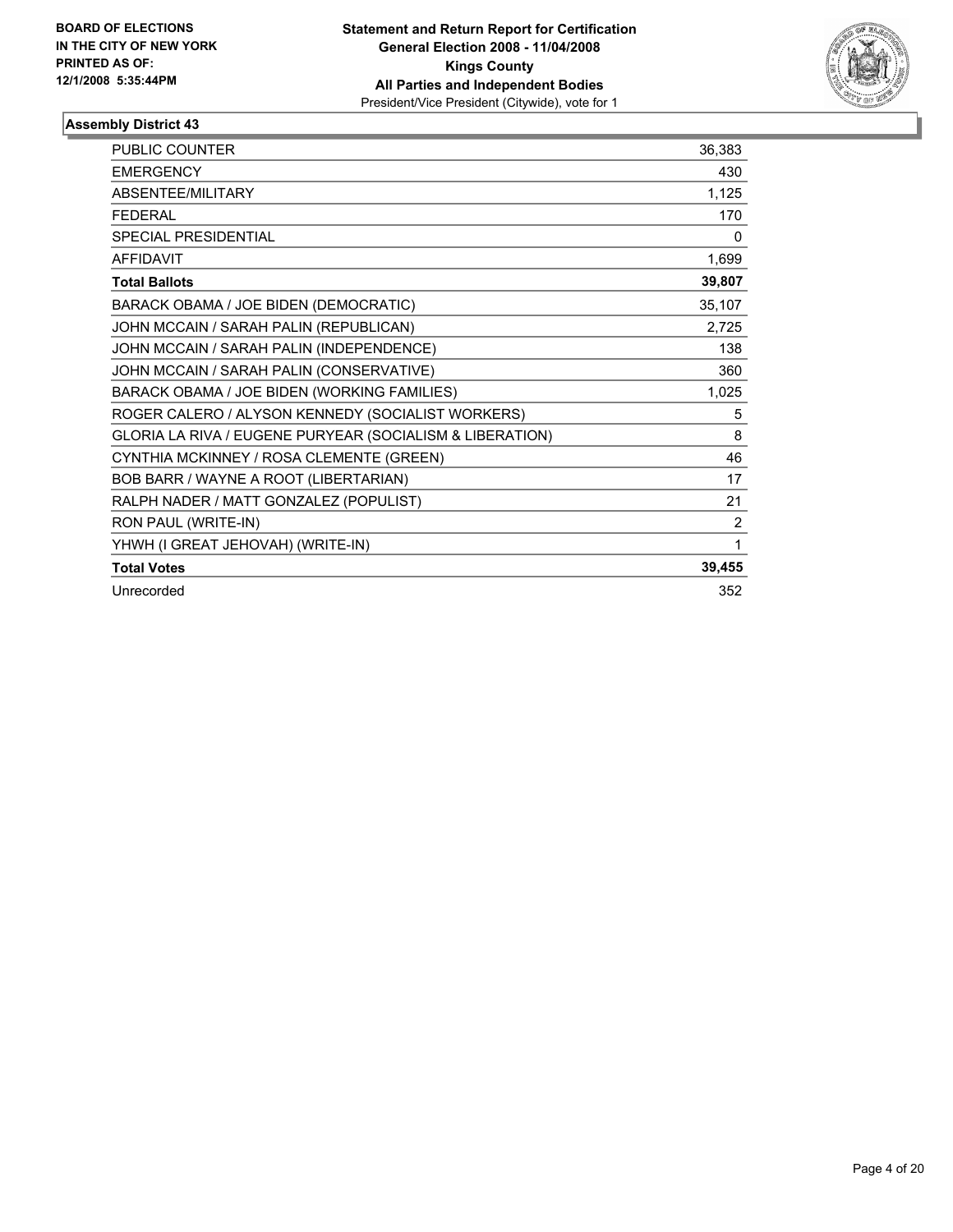

| PUBLIC COUNTER                                           | 37,128         |
|----------------------------------------------------------|----------------|
| <b>EMERGENCY</b>                                         | 656            |
| ABSENTEE/MILITARY                                        | 1,301          |
| <b>FEDERAL</b>                                           | 427            |
| <b>SPECIAL PRESIDENTIAL</b>                              | 0              |
| <b>AFFIDAVIT</b>                                         | 1,379          |
| <b>Total Ballots</b>                                     | 40,891         |
| BARACK OBAMA / JOE BIDEN (DEMOCRATIC)                    | 28,402         |
| JOHN MCCAIN / SARAH PALIN (REPUBLICAN)                   | 8.396          |
| JOHN MCCAIN / SARAH PALIN (INDEPENDENCE)                 | 422            |
| JOHN MCCAIN / SARAH PALIN (CONSERVATIVE)                 | 463            |
| BARACK OBAMA / JOE BIDEN (WORKING FAMILIES)              | 2,451          |
| ROGER CALERO / ALYSON KENNEDY (SOCIALIST WORKERS)        | 23             |
| GLORIA LA RIVA / EUGENE PURYEAR (SOCIALISM & LIBERATION) | 18             |
| CYNTHIA MCKINNEY / ROSA CLEMENTE (GREEN)                 | 111            |
| BOB BARR / WAYNE A ROOT (LIBERTARIAN)                    | 72             |
| RALPH NADER / MATT GONZALEZ (POPULIST)                   | 160            |
| AUROHOM Y ORATZ (WRITE-IN)                               | 1              |
| <b>DENNIS KUSINICK (WRITE-IN)</b>                        | 1              |
| EUGENE V. DEBS (WRITE-IN)                                | 1              |
| FRED THOMPSON (WRITE-IN)                                 | 1              |
| HILLARY CLINTON (WRITE-IN)                               | 10             |
| HILLARY CLINTON/JOE BIDEN (WRITE-IN)                     | 1              |
| MICHAEL BLOOMBERG (WRITE-IN)                             | 1              |
| RON PAUL (WRITE-IN)                                      | $\overline{2}$ |
| <b>Total Votes</b>                                       | 40,536         |
| Unrecorded                                               | 355            |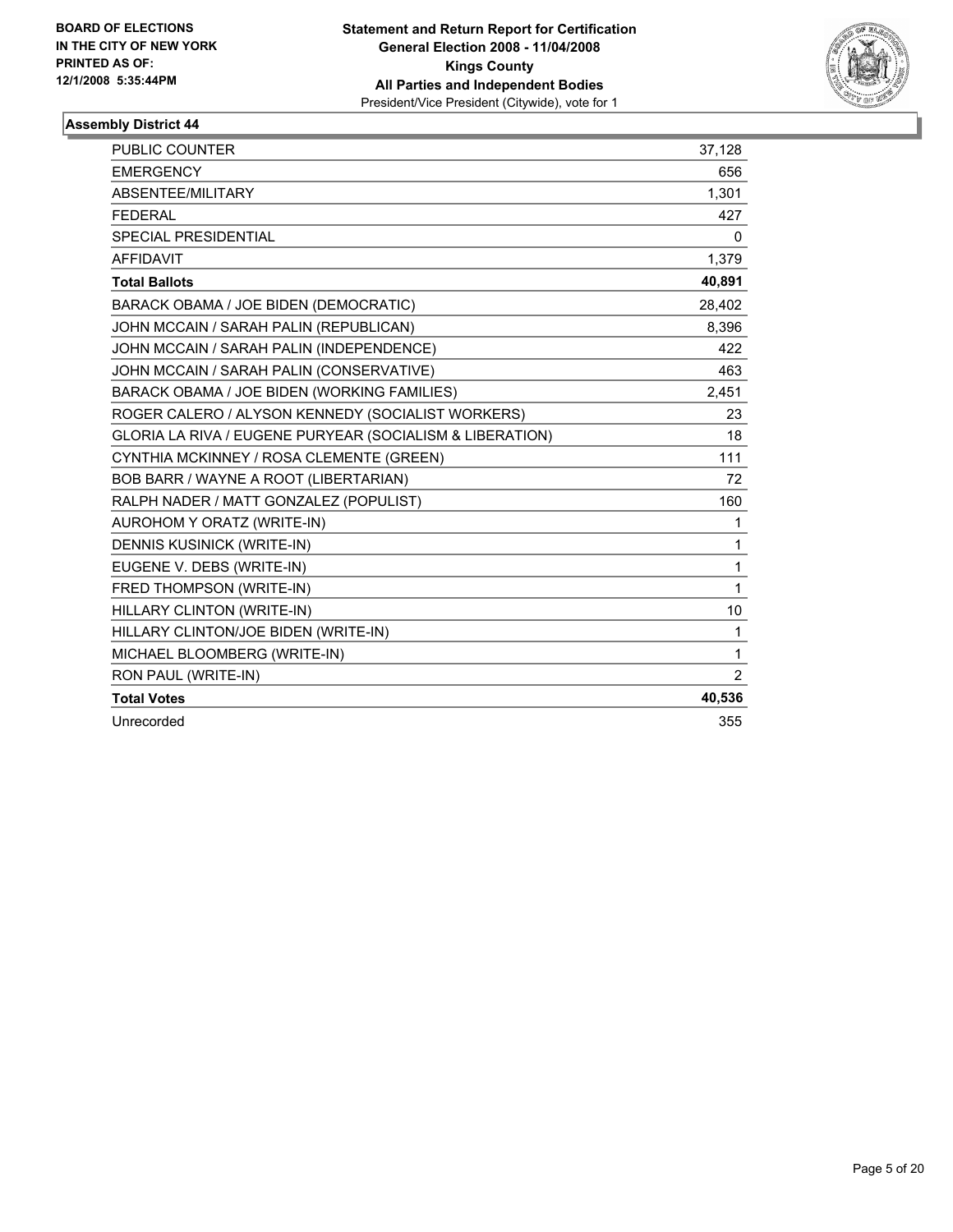

| PUBLIC COUNTER                                           | 26,973         |
|----------------------------------------------------------|----------------|
| <b>EMERGENCY</b>                                         | 191            |
| ABSENTEE/MILITARY                                        | 782            |
| <b>FEDERAL</b>                                           | 309            |
| <b>SPECIAL PRESIDENTIAL</b>                              | $\mathbf{0}$   |
| <b>AFFIDAVIT</b>                                         | 1,107          |
| <b>Total Ballots</b>                                     | 29,362         |
| BARACK OBAMA / JOE BIDEN (DEMOCRATIC)                    | 10,422         |
| JOHN MCCAIN / SARAH PALIN (REPUBLICAN)                   | 16.742         |
| JOHN MCCAIN / SARAH PALIN (INDEPENDENCE)                 | 696            |
| JOHN MCCAIN / SARAH PALIN (CONSERVATIVE)                 | 625            |
| BARACK OBAMA / JOE BIDEN (WORKING FAMILIES)              | 329            |
| ROGER CALERO / ALYSON KENNEDY (SOCIALIST WORKERS)        | 9              |
| GLORIA LA RIVA / EUGENE PURYEAR (SOCIALISM & LIBERATION) | 3              |
| CYNTHIA MCKINNEY / ROSA CLEMENTE (GREEN)                 | 50             |
| BOB BARR / WAYNE A ROOT (LIBERTARIAN)                    | 54             |
| RALPH NADER / MATT GONZALEZ (POPULIST)                   | 89             |
| ALLISON GADNER (WRITE-IN)                                | 1              |
| DANIEL NELSON/JOE BIDEN (WRITE-IN)                       | 1              |
| HILLARY CLINTON (WRITE-IN)                               | $\overline{7}$ |
| IAN RANDAL STROCK (WRITE-IN)                             | $\overline{2}$ |
| MARVIN H. MALATER/SARAH PALIN (WRITE-IN)                 | 1              |
| <b>Total Votes</b>                                       | 29,031         |
| Unrecorded                                               | 331            |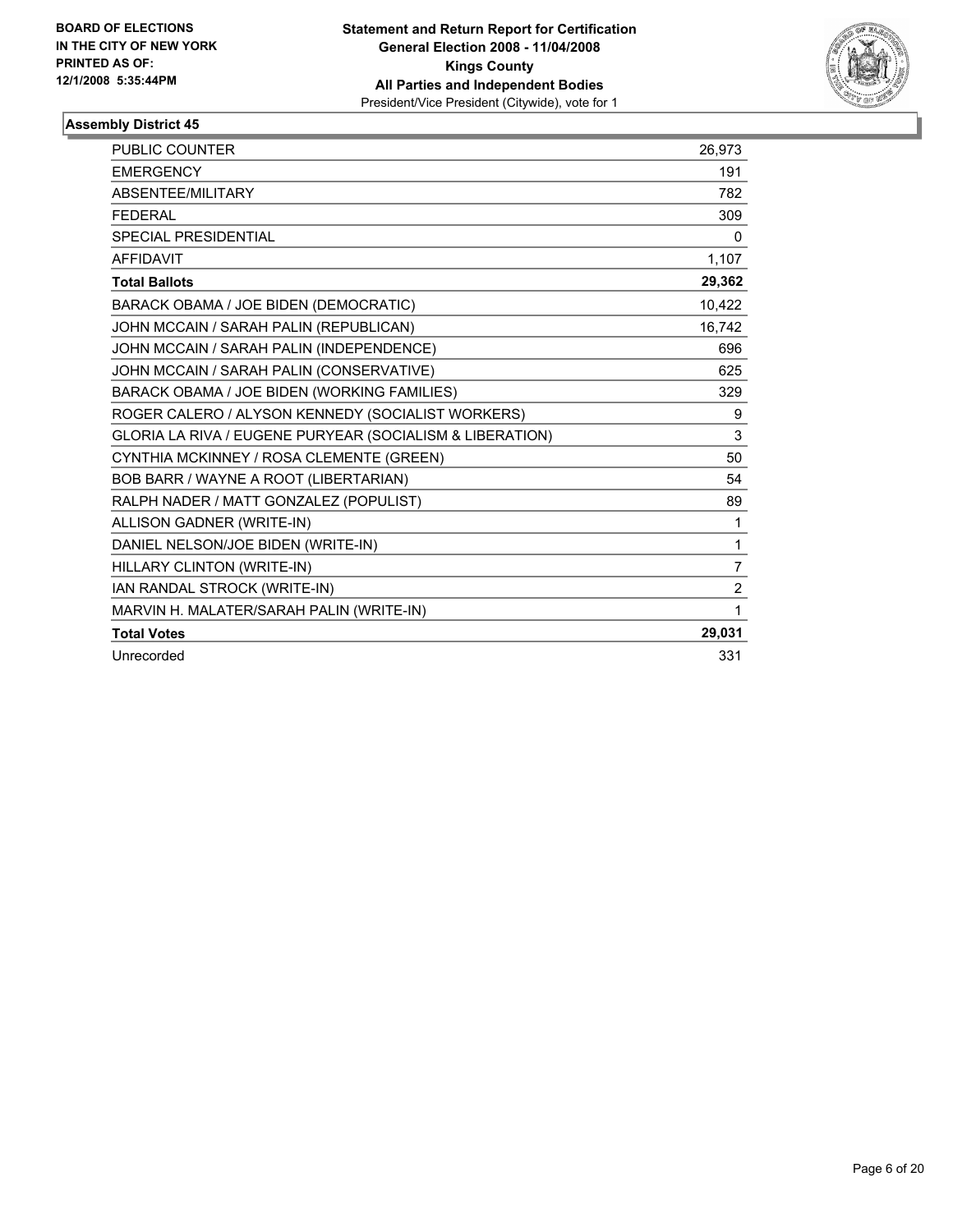

| <b>PUBLIC COUNTER</b>                                    | 32,593          |
|----------------------------------------------------------|-----------------|
| <b>EMERGENCY</b>                                         | 179             |
| ABSENTEE/MILITARY                                        | 992             |
| <b>FEDERAL</b>                                           | 179             |
| <b>SPECIAL PRESIDENTIAL</b>                              | 0               |
| <b>AFFIDAVIT</b>                                         | 1,397           |
| <b>Total Ballots</b>                                     | 35,340          |
| BARACK OBAMA / JOE BIDEN (DEMOCRATIC)                    | 19,466          |
| JOHN MCCAIN / SARAH PALIN (REPUBLICAN)                   | 13,366          |
| JOHN MCCAIN / SARAH PALIN (INDEPENDENCE)                 | 632             |
| JOHN MCCAIN / SARAH PALIN (CONSERVATIVE)                 | 596             |
| BARACK OBAMA / JOE BIDEN (WORKING FAMILIES)              | 553             |
| ROGER CALERO / ALYSON KENNEDY (SOCIALIST WORKERS)        | 17              |
| GLORIA LA RIVA / EUGENE PURYEAR (SOCIALISM & LIBERATION) | 12 <sup>2</sup> |
| CYNTHIA MCKINNEY / ROSA CLEMENTE (GREEN)                 | 51              |
| BOB BARR / WAYNE A ROOT (LIBERTARIAN)                    | 50              |
| RALPH NADER / MATT GONZALEZ (POPULIST)                   | 137             |
| CHUCK BALDWIN (OFFICIAL WRITE-IN)                        | 1               |
| ALBERT GORE JR. (WRITE-IN)                               | 1               |
| DOUGLAS J FUERST (WRITE-IN)                              | 1               |
| HILLARY CLINTON (WRITE-IN)                               | 5               |
| JERRY WHITE (WRITE-IN)                                   | 1               |
| LOU DOBBS (WRITE-IN)                                     | 1               |
| MICHAEL BLOOMBERG (WRITE-IN)                             | 1               |
| RON PAUL (WRITE-IN)                                      | 6               |
| RUDOLPH GUILIANI (WRITE-IN)                              | 1               |
| <b>Total Votes</b>                                       | 34,898          |
| Unrecorded                                               | 442             |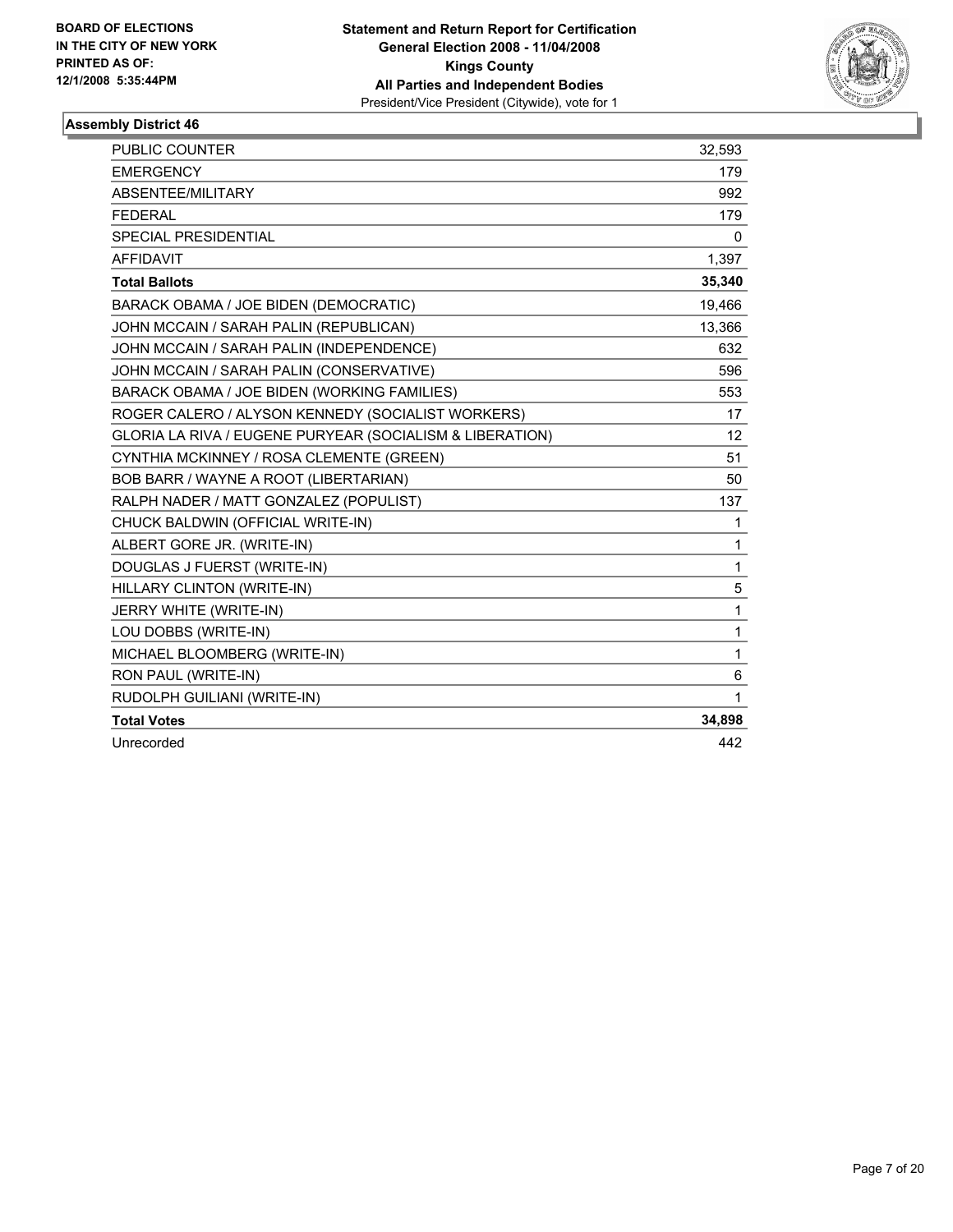

| PUBLIC COUNTER                                           | 24,346       |
|----------------------------------------------------------|--------------|
| <b>EMERGENCY</b>                                         | 108          |
| ABSENTEE/MILITARY                                        | 671          |
| <b>FEDERAL</b>                                           | 127          |
| SPECIAL PRESIDENTIAL                                     | $\mathbf{0}$ |
| <b>AFFIDAVIT</b>                                         | 928          |
| <b>Total Ballots</b>                                     | 26,180       |
| BARACK OBAMA / JOE BIDEN (DEMOCRATIC)                    | 11,968       |
| JOHN MCCAIN / SARAH PALIN (REPUBLICAN)                   | 12,396       |
| JOHN MCCAIN / SARAH PALIN (INDEPENDENCE)                 | 473          |
| JOHN MCCAIN / SARAH PALIN (CONSERVATIVE)                 | 415          |
| BARACK OBAMA / JOE BIDEN (WORKING FAMILIES)              | 314          |
| ROGER CALERO / ALYSON KENNEDY (SOCIALIST WORKERS)        | 9            |
| GLORIA LA RIVA / EUGENE PURYEAR (SOCIALISM & LIBERATION) | 8            |
| CYNTHIA MCKINNEY / ROSA CLEMENTE (GREEN)                 | 67           |
| BOB BARR / WAYNE A ROOT (LIBERTARIAN)                    | 40           |
| RALPH NADER / MATT GONZALEZ (POPULIST)                   | 100          |
| CHUCK BALDWIN (OFFICIAL WRITE-IN)                        | 2            |
| DANIEL G. FLOROS (WRITE-IN)                              | 1            |
| DON BONANNO (WRITE-IN)                                   | 1            |
| <b>JESUS OF NAZARETH (WRITE-IN)</b>                      | 1            |
| RON PAUL (WRITE-IN)                                      | 1            |
| <b>Total Votes</b>                                       | 25,796       |
| Unrecorded                                               | 384          |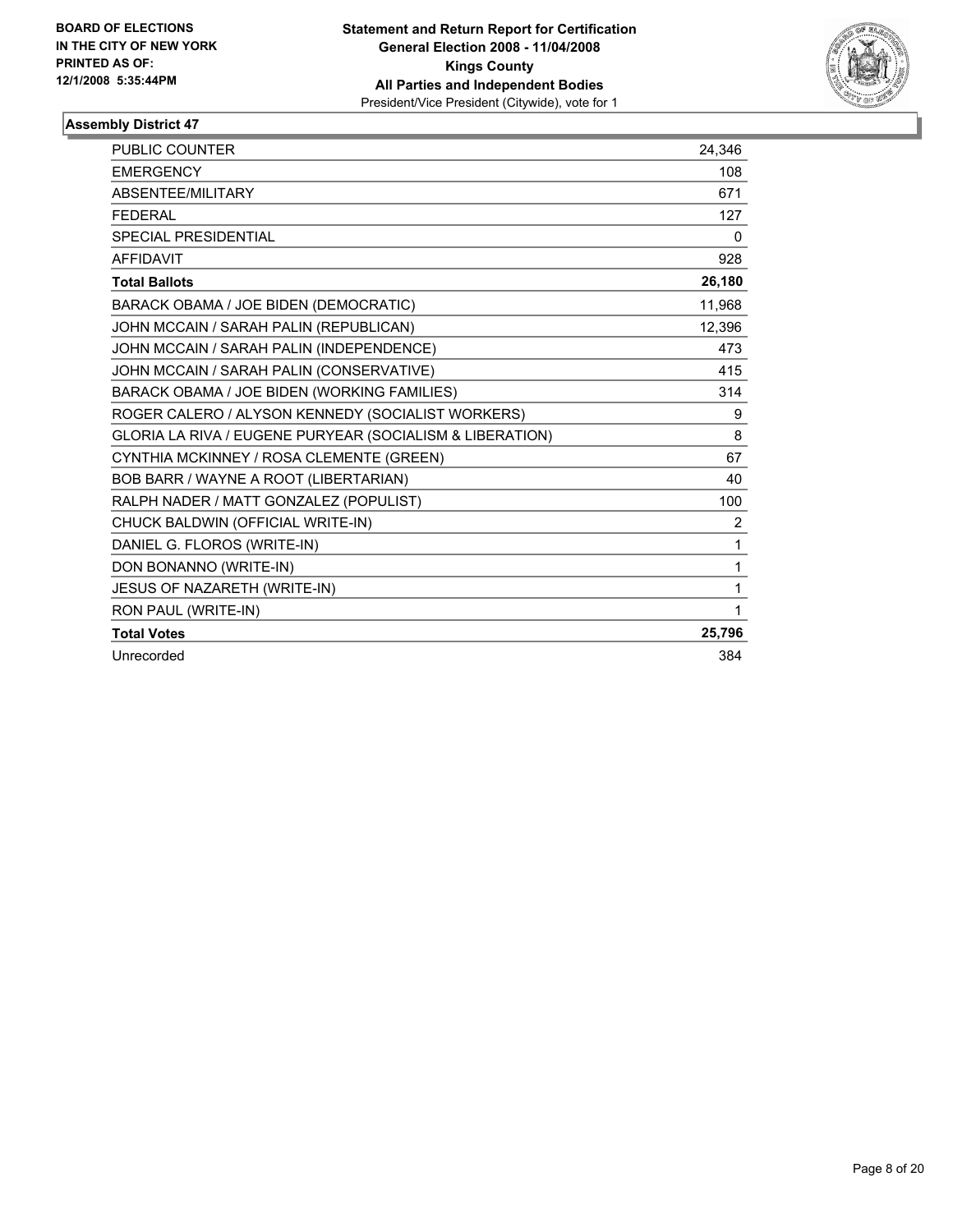

| PUBLIC COUNTER                                           | 25,156         |
|----------------------------------------------------------|----------------|
| <b>EMERGENCY</b>                                         | 15             |
| ABSENTEE/MILITARY                                        | 587            |
| <b>FEDERAL</b>                                           | 508            |
| SPECIAL PRESIDENTIAL                                     | 0              |
| <b>AFFIDAVIT</b>                                         | 705            |
| <b>Total Ballots</b>                                     | 26,971         |
| BARACK OBAMA / JOE BIDEN (DEMOCRATIC)                    | 7.432          |
| JOHN MCCAIN / SARAH PALIN (REPUBLICAN)                   | 17,541         |
| JOHN MCCAIN / SARAH PALIN (INDEPENDENCE)                 | 540            |
| JOHN MCCAIN / SARAH PALIN (CONSERVATIVE)                 | 843            |
| BARACK OBAMA / JOE BIDEN (WORKING FAMILIES)              | 217            |
| ROGER CALERO / ALYSON KENNEDY (SOCIALIST WORKERS)        | 13             |
| GLORIA LA RIVA / EUGENE PURYEAR (SOCIALISM & LIBERATION) | 8              |
| CYNTHIA MCKINNEY / ROSA CLEMENTE (GREEN)                 | 37             |
| BOB BARR / WAYNE A ROOT (LIBERTARIAN)                    | 29             |
| RALPH NADER / MATT GONZALEZ (POPULIST)                   | 64             |
| EDWARD KENNEDY (WRITE-IN)                                | 1              |
| HILLARY CLINTON (WRITE-IN)                               | 6              |
| MIKE GRAVEL (WRITE-IN)                                   | 1              |
| MITT ROMNEY (WRITE-IN)                                   | 1              |
| RON PAUL (WRITE-IN)                                      | $\overline{2}$ |
| SHAYA MARCUS (WRITE-IN)                                  | 1              |
| <b>Total Votes</b>                                       | 26,736         |
| Unrecorded                                               | 235            |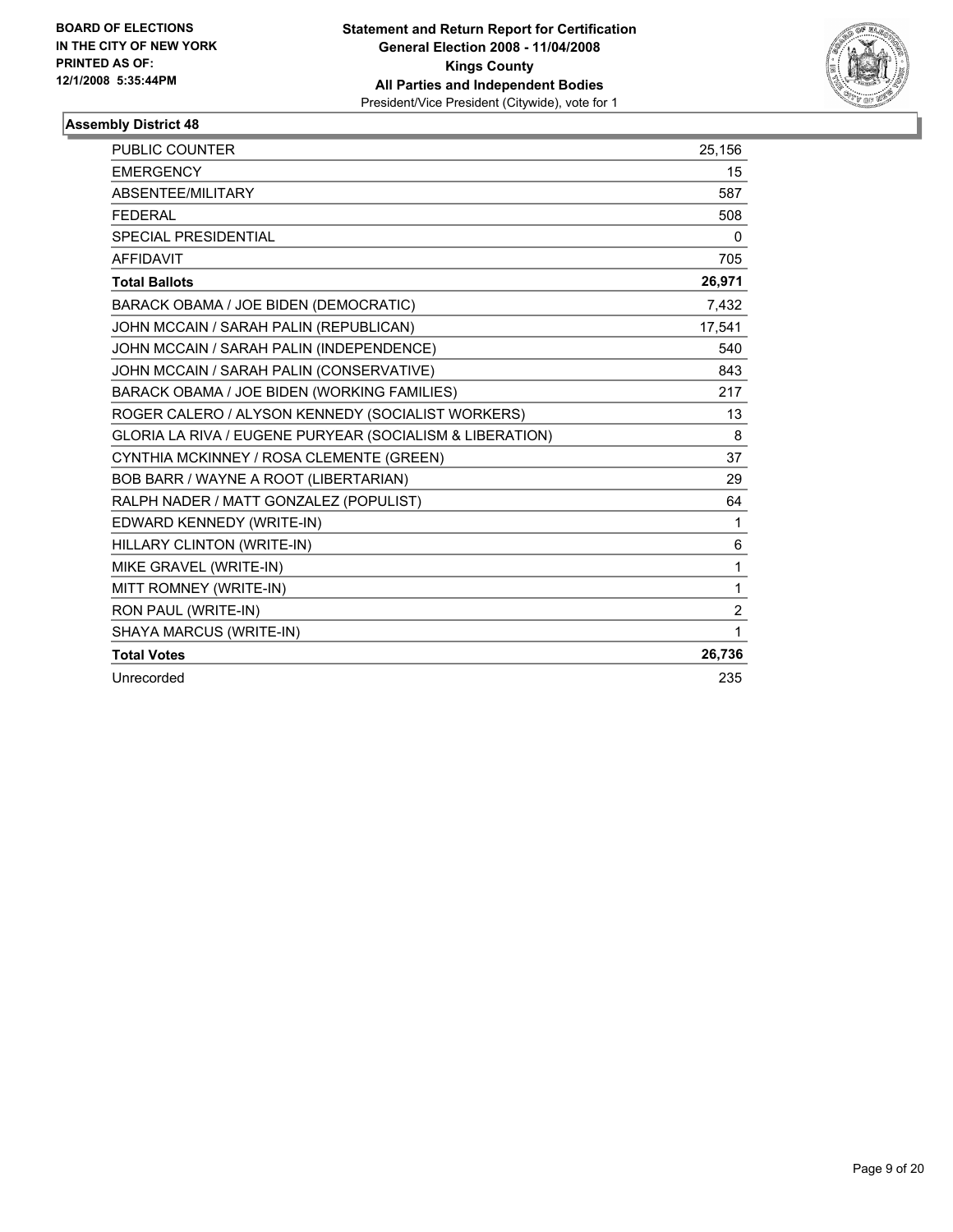

| <b>PUBLIC COUNTER</b>                                    | 22,609         |
|----------------------------------------------------------|----------------|
| <b>EMERGENCY</b>                                         | 107            |
| ABSENTEE/MILITARY                                        | 589            |
| <b>FEDERAL</b>                                           | 122            |
| SPECIAL PRESIDENTIAL                                     | 0              |
| <b>AFFIDAVIT</b>                                         | 787            |
| <b>Total Ballots</b>                                     | 24,214         |
| BARACK OBAMA / JOE BIDEN (DEMOCRATIC)                    | 10.607         |
| JOHN MCCAIN / SARAH PALIN (REPUBLICAN)                   | 11,780         |
| JOHN MCCAIN / SARAH PALIN (INDEPENDENCE)                 | 450            |
| JOHN MCCAIN / SARAH PALIN (CONSERVATIVE)                 | 530            |
| BARACK OBAMA / JOE BIDEN (WORKING FAMILIES)              | 307            |
| ROGER CALERO / ALYSON KENNEDY (SOCIALIST WORKERS)        | 15             |
| GLORIA LA RIVA / EUGENE PURYEAR (SOCIALISM & LIBERATION) | 11             |
| CYNTHIA MCKINNEY / ROSA CLEMENTE (GREEN)                 | 49             |
| BOB BARR / WAYNE A ROOT (LIBERTARIAN)                    | 37             |
| RALPH NADER / MATT GONZALEZ (POPULIST)                   | 86             |
| CHUCK BALDWIN (OFFICIAL WRITE-IN)                        | 3              |
| <b>BOB BARR (WRITE-IN)</b>                               | 1              |
| <b>COLIN POWELL (WRITE-IN)</b>                           | 1              |
| HILLARY CLINTON (WRITE-IN)                               | 4              |
| HILLARY CLINTON/JOE BIDEN (WRITE-IN)                     | 1              |
| JOSEPH LIEBERMAN (WRITE-IN)                              | 1              |
| RON PAUL (WRITE-IN)                                      | $\overline{2}$ |
| <b>Total Votes</b>                                       | 23,885         |
| Unrecorded                                               | 329            |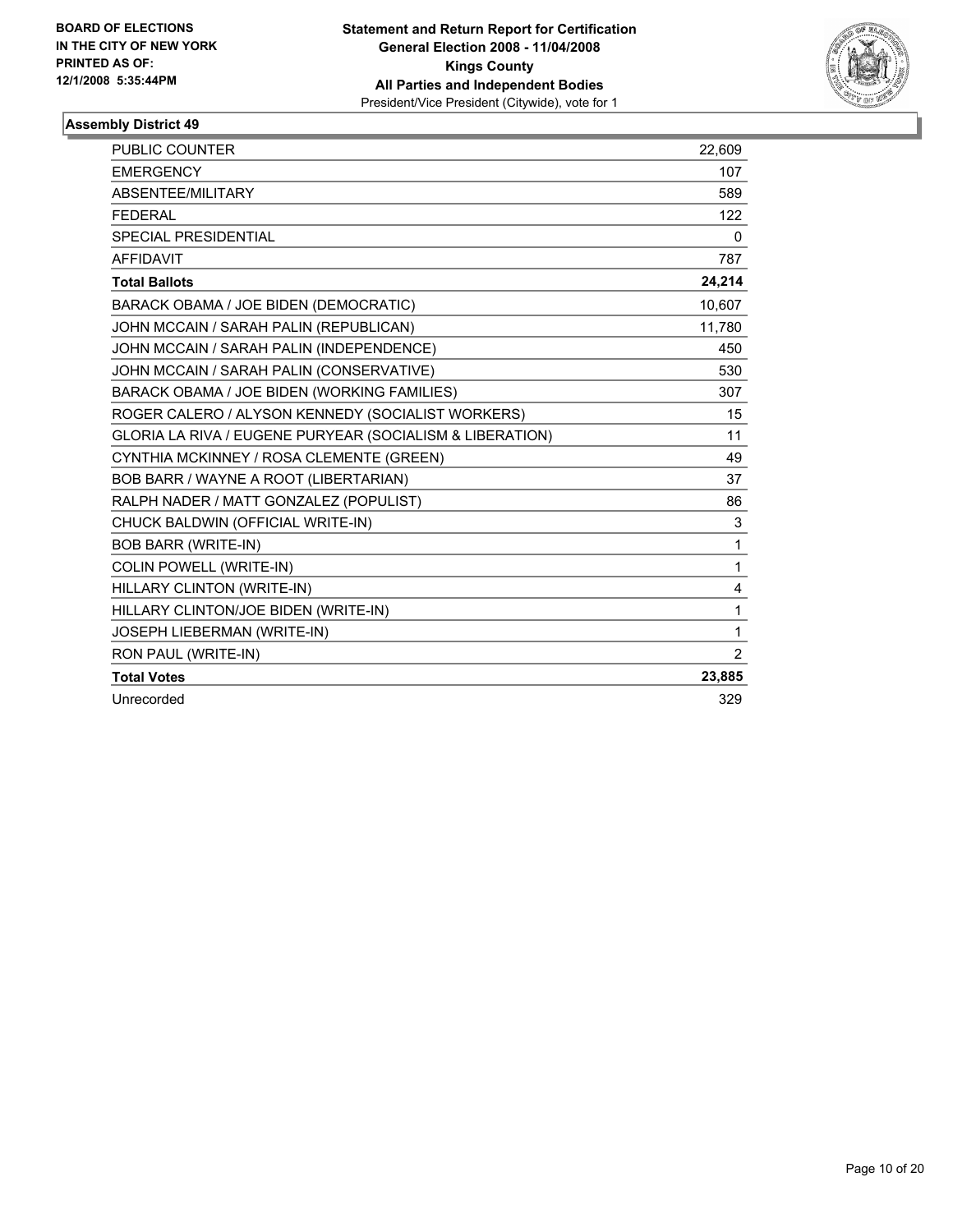

| PUBLIC COUNTER                                           | 33,637         |
|----------------------------------------------------------|----------------|
| <b>EMERGENCY</b>                                         | 639            |
| ABSENTEE/MILITARY                                        | 994            |
| <b>FEDERAL</b>                                           | 230            |
| SPECIAL PRESIDENTIAL                                     | 0              |
| <b>AFFIDAVIT</b>                                         | 1,692          |
| <b>Total Ballots</b>                                     | 37,192         |
| BARACK OBAMA / JOE BIDEN (DEMOCRATIC)                    | 26,345         |
| JOHN MCCAIN / SARAH PALIN (REPUBLICAN)                   | 7.734          |
| JOHN MCCAIN / SARAH PALIN (INDEPENDENCE)                 | 409            |
| JOHN MCCAIN / SARAH PALIN (CONSERVATIVE)                 | 327            |
| BARACK OBAMA / JOE BIDEN (WORKING FAMILIES)              | 1,489          |
| ROGER CALERO / ALYSON KENNEDY (SOCIALIST WORKERS)        | 8              |
| GLORIA LA RIVA / EUGENE PURYEAR (SOCIALISM & LIBERATION) | 12             |
| CYNTHIA MCKINNEY / ROSA CLEMENTE (GREEN)                 | 116            |
| BOB BARR / WAYNE A ROOT (LIBERTARIAN)                    | 70             |
| RALPH NADER / MATT GONZALEZ (POPULIST)                   | 156            |
| BRIAN MOORE (OFFICIAL WRITE-IN)                          | 1              |
| HILLARY CLINTON (WRITE-IN)                               | $\overline{2}$ |
| JERRY WHITE (WRITE-IN)                                   | $\overline{2}$ |
| MIKE GRAVEL (WRITE-IN)                                   | $\mathbf{1}$   |
| <b>NEWT GINGRICH (WRITE-IN)</b>                          | 1              |
| RON PAUL (WRITE-IN)                                      | $\overline{7}$ |
| RUDOLPH GUILIANI (WRITE-IN)                              | 1              |
| <b>Total Votes</b>                                       | 36,681         |
| Unrecorded                                               | 511            |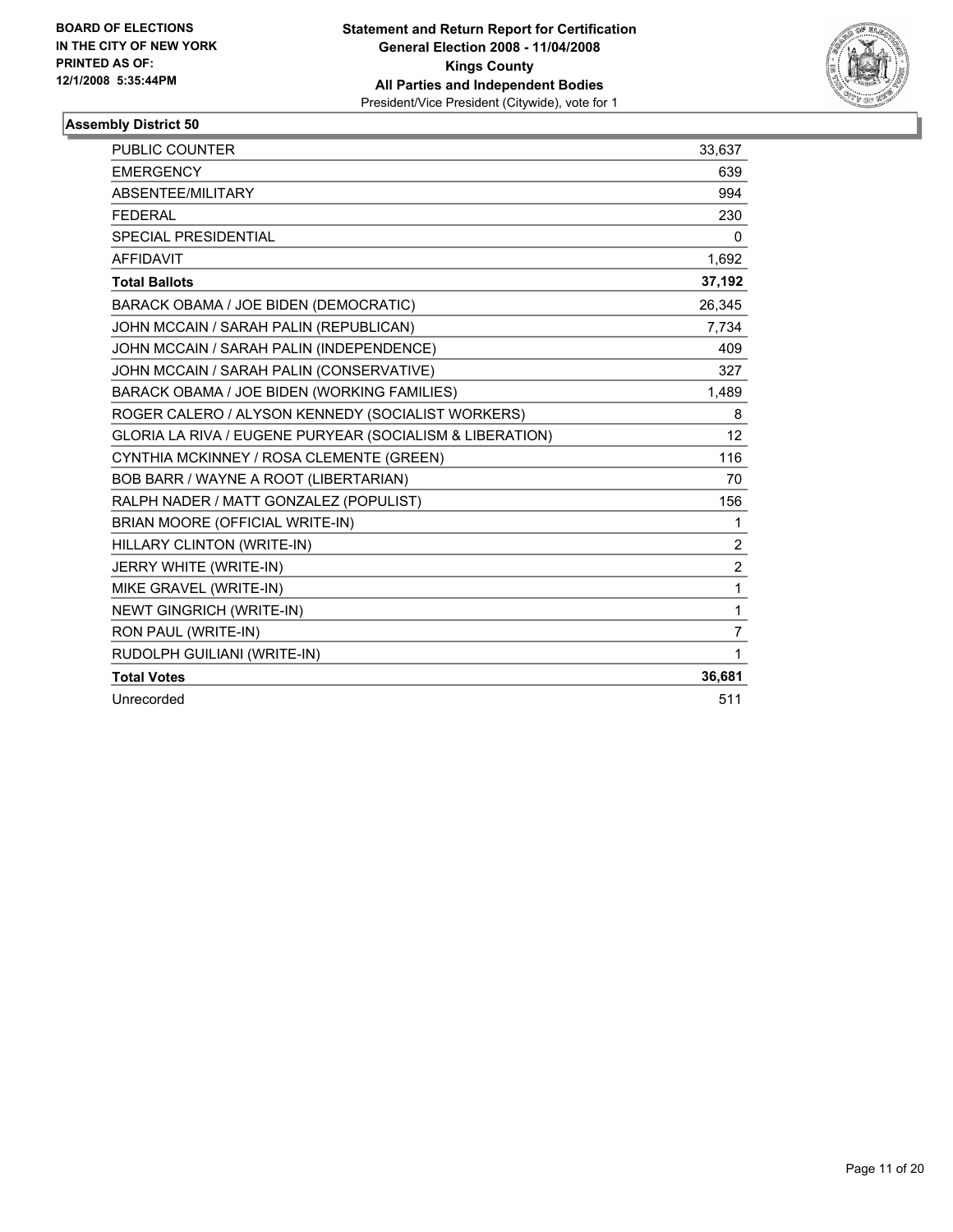

| <b>PUBLIC COUNTER</b>                                    | 23,102         |
|----------------------------------------------------------|----------------|
| <b>EMERGENCY</b>                                         | 634            |
| ABSENTEE/MILITARY                                        | 464            |
| <b>FEDERAL</b>                                           | 103            |
| <b>SPECIAL PRESIDENTIAL</b>                              | 0              |
| <b>AFFIDAVIT</b>                                         | 1,137          |
| <b>Total Ballots</b>                                     | 25,440         |
| BARACK OBAMA / JOE BIDEN (DEMOCRATIC)                    | 19,823         |
| JOHN MCCAIN / SARAH PALIN (REPUBLICAN)                   | 3,787          |
| JOHN MCCAIN / SARAH PALIN (INDEPENDENCE)                 | 203            |
| JOHN MCCAIN / SARAH PALIN (CONSERVATIVE)                 | 191            |
| BARACK OBAMA / JOE BIDEN (WORKING FAMILIES)              | 847            |
| ROGER CALERO / ALYSON KENNEDY (SOCIALIST WORKERS)        | 10             |
| GLORIA LA RIVA / EUGENE PURYEAR (SOCIALISM & LIBERATION) | 5              |
| CYNTHIA MCKINNEY / ROSA CLEMENTE (GREEN)                 | 65             |
| BOB BARR / WAYNE A ROOT (LIBERTARIAN)                    | 34             |
| RALPH NADER / MATT GONZALEZ (POPULIST)                   | 75             |
| CHUCK BALDWIN (OFFICIAL WRITE-IN)                        | 1              |
| HILLARY CLINTON (WRITE-IN)                               | $\overline{2}$ |
| KEVIN GERSHENSON (WRITE-IN)                              | $\overline{2}$ |
| <b>Total Votes</b>                                       | 25,045         |
| Unrecorded                                               | 395            |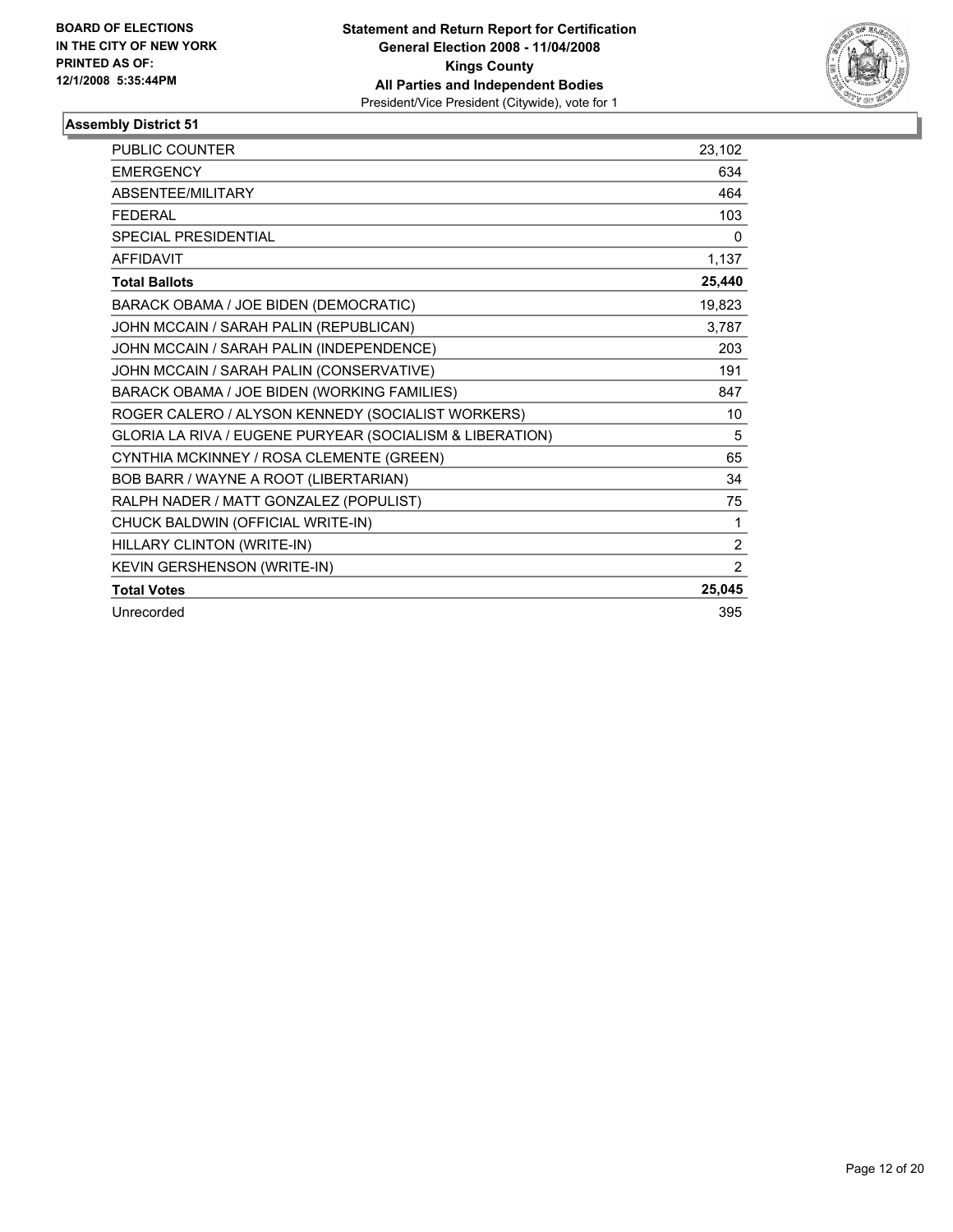

| <b>PUBLIC COUNTER</b>                                    | 56,319         |
|----------------------------------------------------------|----------------|
| <b>EMERGENCY</b>                                         | 952            |
| ABSENTEE/MILITARY                                        | 3,084          |
| <b>FEDERAL</b>                                           | 990            |
| SPECIAL PRESIDENTIAL                                     | 0              |
| <b>AFFIDAVIT</b>                                         | 2,053          |
| <b>Total Ballots</b>                                     | 63,398         |
| BARACK OBAMA / JOE BIDEN (DEMOCRATIC)                    | 53,024         |
| JOHN MCCAIN / SARAH PALIN (REPUBLICAN)                   | 4,579          |
| JOHN MCCAIN / SARAH PALIN (INDEPENDENCE)                 | 320            |
| JOHN MCCAIN / SARAH PALIN (CONSERVATIVE)                 | 256            |
| BARACK OBAMA / JOE BIDEN (WORKING FAMILIES)              | 4,205          |
| ROGER CALERO / ALYSON KENNEDY (SOCIALIST WORKERS)        | 13             |
| GLORIA LA RIVA / EUGENE PURYEAR (SOCIALISM & LIBERATION) | 9              |
| CYNTHIA MCKINNEY / ROSA CLEMENTE (GREEN)                 | 174            |
| BOB BARR / WAYNE A ROOT (LIBERTARIAN)                    | 126            |
| RALPH NADER / MATT GONZALEZ (POPULIST)                   | 254            |
| BRIAN MOORE (OFFICIAL WRITE-IN)                          | 1              |
| CHUCK BALDWIN (OFFICIAL WRITE-IN)                        | 1              |
| ABRAHAM LINCOLN (WRITE-IN)                               | 1              |
| BRITNEY SPEARS (WRITE-IN)                                | 1              |
| HILLARY CLINTON (WRITE-IN)                               | 14             |
| HILLARY CLINTON/BARACK OBAMA (WRITE-IN)                  | 1              |
| JOSEPH LIEBERMAN (WRITE-IN)                              | 1              |
| MICKEY MOUSE (WRITE-IN)                                  | 1              |
| MITT ROMNEY (WRITE-IN)                                   | 1              |
| RON PAUL (WRITE-IN)                                      | 8              |
| RUDOLPH GUILIANI/MICHAEL BLOOMBERG (WRITE-IN)            | 1              |
| SAM BROWNBACK (WRITE-IN)                                 | $\overline{c}$ |
| SOCRATES (WRITE-IN)                                      | 1              |
| TEDDY ROOSEVELT (WRITE-IN)                               | 1              |
| <b>Total Votes</b>                                       | 62,995         |
| Unrecorded                                               | 403            |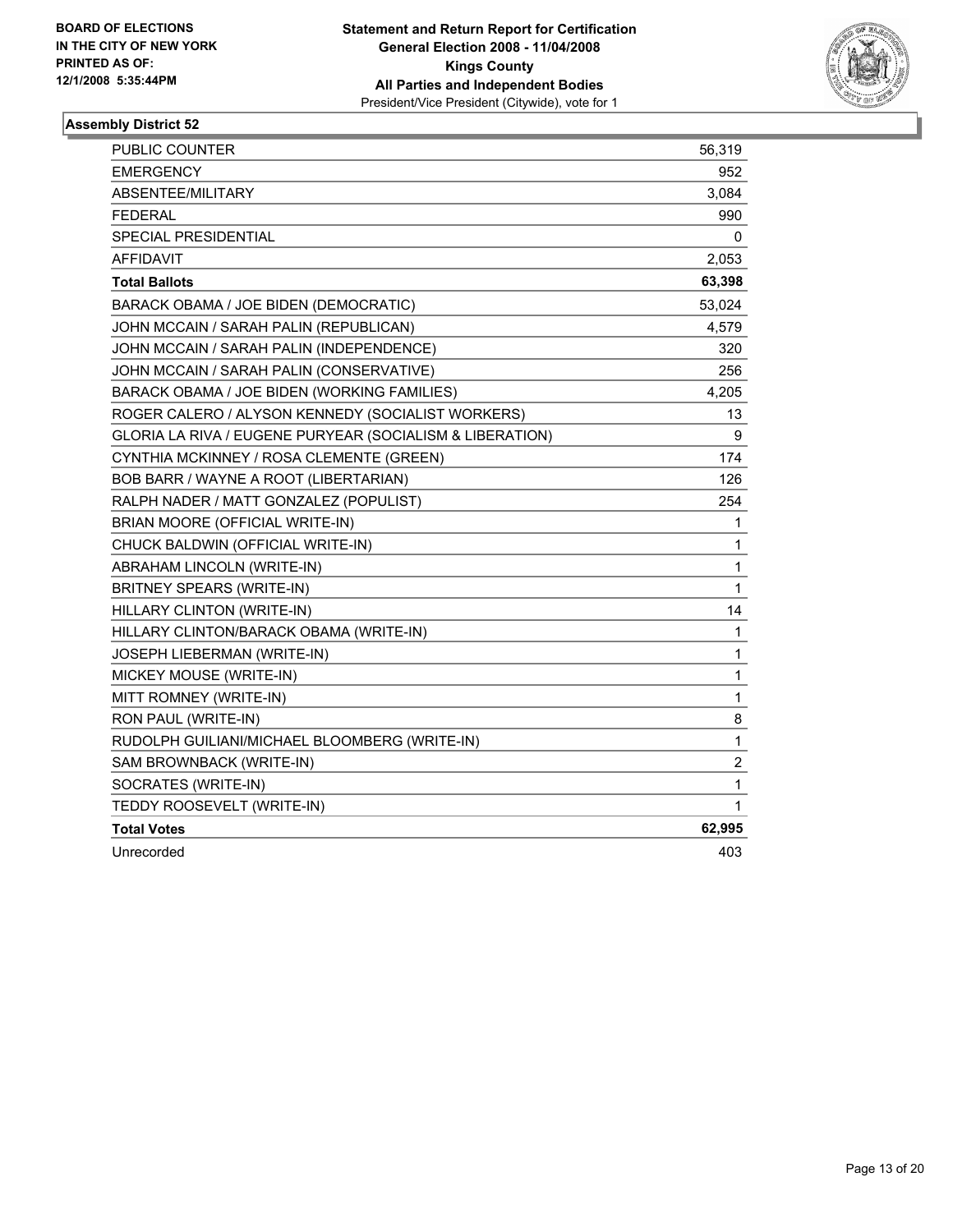

| PUBLIC COUNTER                                           | 33,825 |
|----------------------------------------------------------|--------|
| <b>EMERGENCY</b>                                         | 437    |
| ABSENTEE/MILITARY                                        | 627    |
| <b>FEDERAL</b>                                           | 128    |
| <b>SPECIAL PRESIDENTIAL</b>                              | 0      |
| <b>AFFIDAVIT</b>                                         | 1,879  |
| <b>Total Ballots</b>                                     | 36,896 |
| BARACK OBAMA / JOE BIDEN (DEMOCRATIC)                    | 31,921 |
| JOHN MCCAIN / SARAH PALIN (REPUBLICAN)                   | 2,504  |
| JOHN MCCAIN / SARAH PALIN (INDEPENDENCE)                 | 144    |
| JOHN MCCAIN / SARAH PALIN (CONSERVATIVE)                 | 120    |
| BARACK OBAMA / JOE BIDEN (WORKING FAMILIES)              | 1,197  |
| ROGER CALERO / ALYSON KENNEDY (SOCIALIST WORKERS)        | 9      |
| GLORIA LA RIVA / EUGENE PURYEAR (SOCIALISM & LIBERATION) | 14     |
| CYNTHIA MCKINNEY / ROSA CLEMENTE (GREEN)                 | 84     |
| BOB BARR / WAYNE A ROOT (LIBERTARIAN)                    | 49     |
| RALPH NADER / MATT GONZALEZ (POPULIST)                   | 138    |
| CHUCK BALDWIN (OFFICIAL WRITE-IN)                        | 4      |
| CHUCK BACDWIN (WRITE-IN)                                 | 1      |
| HILLARY CLINTON (WRITE-IN)                               | 1      |
| HOWARD DEAN/ RON PAUL (WRITE-IN)                         | 1      |
| RON PAUL (WRITE-IN)                                      | 5      |
| <b>Total Votes</b>                                       | 36,192 |
| Unrecorded                                               | 704    |
| nhlv Dietri <i>r</i> t 54                                |        |

| PUBLIC COUNTER                                           | 28,649 |
|----------------------------------------------------------|--------|
| <b>EMERGENCY</b>                                         | 328    |
| ABSENTEE/MILITARY                                        | 359    |
| <b>FEDERAL</b>                                           | 50     |
| <b>SPECIAL PRESIDENTIAL</b>                              | 0      |
| <b>AFFIDAVIT</b>                                         | 2,102  |
| <b>Total Ballots</b>                                     | 31,488 |
| BARACK OBAMA / JOE BIDEN (DEMOCRATIC)                    | 28,544 |
| JOHN MCCAIN / SARAH PALIN (REPUBLICAN)                   | 1,526  |
| JOHN MCCAIN / SARAH PALIN (INDEPENDENCE)                 | 76     |
| JOHN MCCAIN / SARAH PALIN (CONSERVATIVE)                 | 87     |
| BARACK OBAMA / JOE BIDEN (WORKING FAMILIES)              | 750    |
| ROGER CALERO / ALYSON KENNEDY (SOCIALIST WORKERS)        | 6      |
| GLORIA LA RIVA / EUGENE PURYEAR (SOCIALISM & LIBERATION) | 8      |
| CYNTHIA MCKINNEY / ROSA CLEMENTE (GREEN)                 | 27     |
| BOB BARR / WAYNE A ROOT (LIBERTARIAN)                    | 18     |
| RALPH NADER / MATT GONZALEZ (POPULIST)                   | 28     |
| RON PAUL (WRITE-IN)                                      | 1      |
| <b>Total Votes</b>                                       | 31,071 |
| Unrecorded                                               | 417    |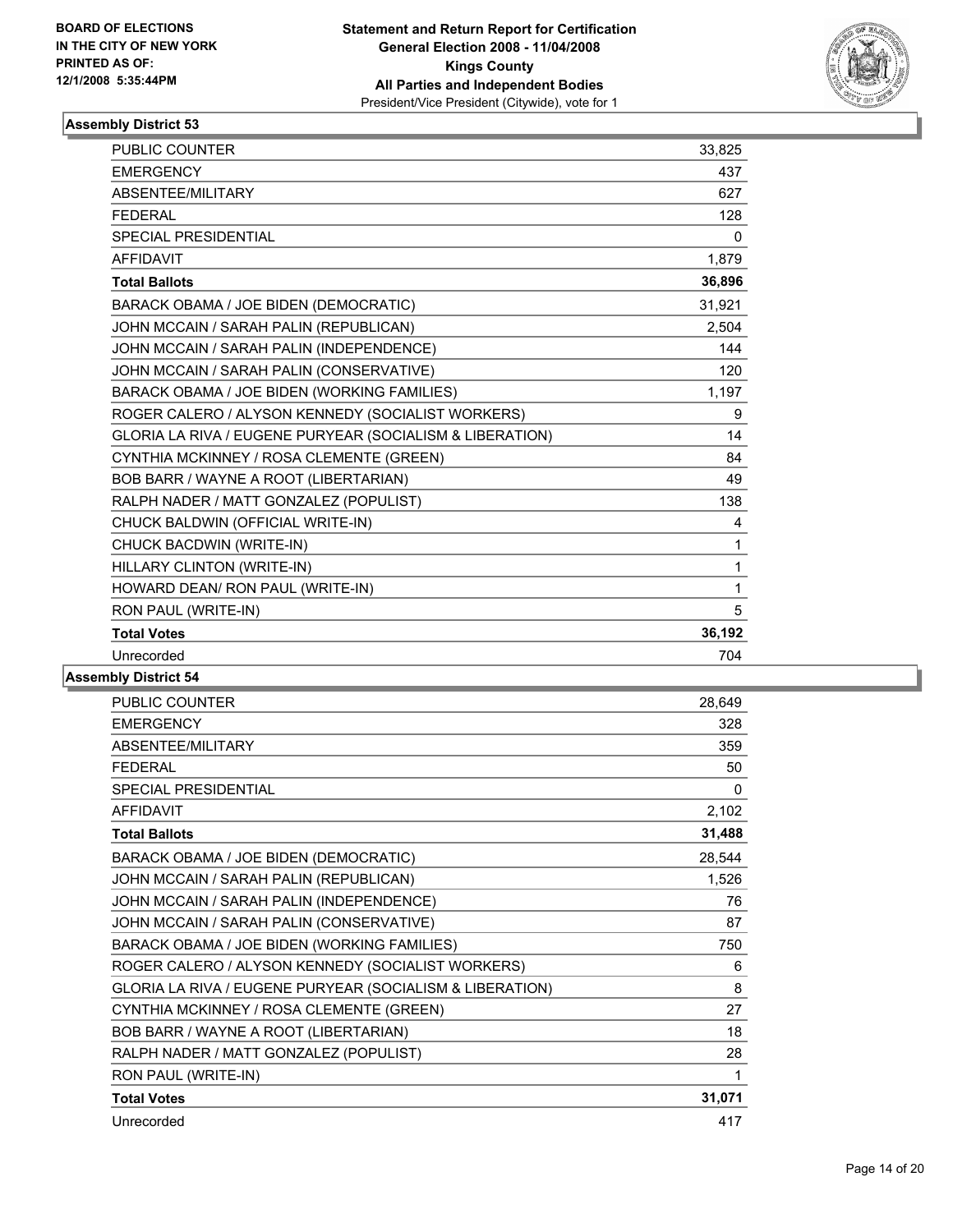

| <b>PUBLIC COUNTER</b>                                    | 35,363 |
|----------------------------------------------------------|--------|
| <b>EMERGENCY</b>                                         | 39     |
| ABSENTEE/MILITARY                                        | 620    |
| <b>FEDERAL</b>                                           | 44     |
| <b>SPECIAL PRESIDENTIAL</b>                              | 0      |
| <b>AFFIDAVIT</b>                                         | 2,321  |
| <b>Total Ballots</b>                                     | 38,387 |
| BARACK OBAMA / JOE BIDEN (DEMOCRATIC)                    | 36,481 |
| JOHN MCCAIN / SARAH PALIN (REPUBLICAN)                   | 574    |
| JOHN MCCAIN / SARAH PALIN (INDEPENDENCE)                 | 42     |
| JOHN MCCAIN / SARAH PALIN (CONSERVATIVE)                 | 35     |
| BARACK OBAMA / JOE BIDEN (WORKING FAMILIES)              | 796    |
| ROGER CALERO / ALYSON KENNEDY (SOCIALIST WORKERS)        | 5      |
| GLORIA LA RIVA / EUGENE PURYEAR (SOCIALISM & LIBERATION) | 4      |
| CYNTHIA MCKINNEY / ROSA CLEMENTE (GREEN)                 | 21     |
| BOB BARR / WAYNE A ROOT (LIBERTARIAN)                    | 10     |
| RALPH NADER / MATT GONZALEZ (POPULIST)                   | 5      |
| CHUCK BALDWIN (OFFICIAL WRITE-IN)                        | 1      |
| <b>Total Votes</b>                                       | 37,974 |
| Unrecorded                                               | 413    |

| <b>PUBLIC COUNTER</b>                                    | 39,217   |
|----------------------------------------------------------|----------|
| <b>EMERGENCY</b>                                         | 514      |
| ABSENTEE/MILITARY                                        | 831      |
| <b>FEDERAL</b>                                           | 53       |
| <b>SPECIAL PRESIDENTIAL</b>                              | $\Omega$ |
| <b>AFFIDAVIT</b>                                         | 2,459    |
| <b>Total Ballots</b>                                     | 43,074   |
| BARACK OBAMA / JOE BIDEN (DEMOCRATIC)                    | 40,516   |
| JOHN MCCAIN / SARAH PALIN (REPUBLICAN)                   | 529      |
| JOHN MCCAIN / SARAH PALIN (INDEPENDENCE)                 | 39       |
| JOHN MCCAIN / SARAH PALIN (CONSERVATIVE)                 | 56       |
| BARACK OBAMA / JOE BIDEN (WORKING FAMILIES)              | 1,147    |
| ROGER CALERO / ALYSON KENNEDY (SOCIALIST WORKERS)        | 8        |
| GLORIA LA RIVA / EUGENE PURYEAR (SOCIALISM & LIBERATION) | 3        |
| CYNTHIA MCKINNEY / ROSA CLEMENTE (GREEN)                 | 62       |
| BOB BARR / WAYNE A ROOT (LIBERTARIAN)                    | 18       |
| RALPH NADER / MATT GONZALEZ (POPULIST)                   | 27       |
| HILLARY CLINTON (WRITE-IN)                               | 1        |
| MICHAEL BLOOMBERG (WRITE-IN)                             | 1        |
| NADJWA NORTON (WRITE-IN)                                 | 1        |
| <b>Total Votes</b>                                       | 42,408   |
| Unrecorded                                               | 666      |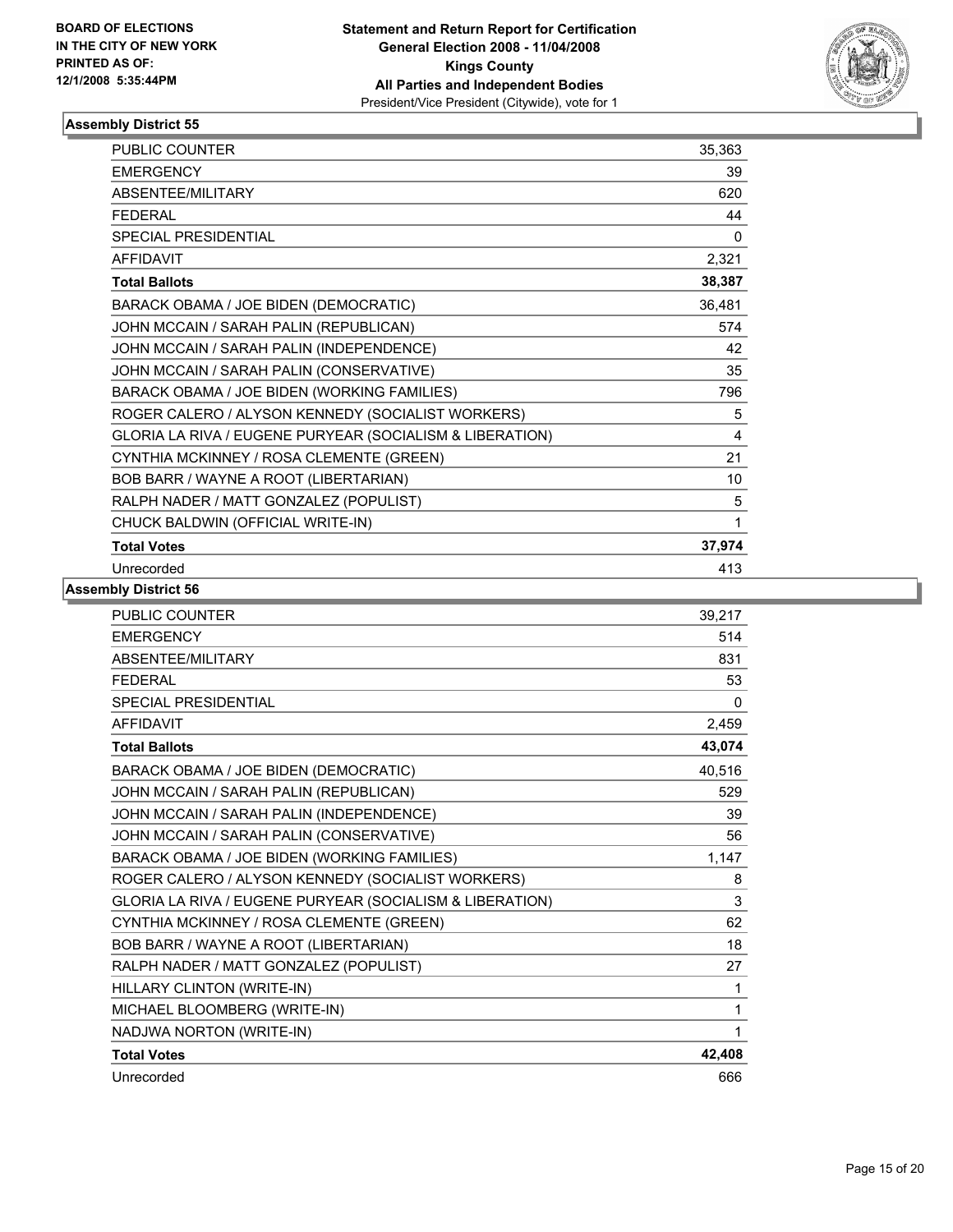

| <b>PUBLIC COUNTER</b>                                    | 47,830         |
|----------------------------------------------------------|----------------|
| <b>EMERGENCY</b>                                         | 268            |
| ABSENTEE/MILITARY                                        | 1,827          |
| <b>FEDERAL</b>                                           | 307            |
| <b>SPECIAL PRESIDENTIAL</b>                              | 1              |
| <b>AFFIDAVIT</b>                                         | 2,271          |
| <b>Total Ballots</b>                                     | 52,504         |
| BARACK OBAMA / JOE BIDEN (DEMOCRATIC)                    | 47,534         |
| JOHN MCCAIN / SARAH PALIN (REPUBLICAN)                   | 854            |
| JOHN MCCAIN / SARAH PALIN (INDEPENDENCE)                 | 70             |
| JOHN MCCAIN / SARAH PALIN (CONSERVATIVE)                 | 54             |
| BARACK OBAMA / JOE BIDEN (WORKING FAMILIES)              | 2,742          |
| ROGER CALERO / ALYSON KENNEDY (SOCIALIST WORKERS)        | 10             |
| GLORIA LA RIVA / EUGENE PURYEAR (SOCIALISM & LIBERATION) | 8              |
| CYNTHIA MCKINNEY / ROSA CLEMENTE (GREEN)                 | 106            |
| BOB BARR / WAYNE A ROOT (LIBERTARIAN)                    | 41             |
| RALPH NADER / MATT GONZALEZ (POPULIST)                   | 99             |
| EUGENE VICTOR DEBS (WRITE-IN)                            | 1              |
| HILLARY CLINTON (WRITE-IN)                               | $\overline{2}$ |
| T BOONE PICKENS (WRITE-IN)                               | 1              |
| VINCENT BOOKER (WRITE-IN)                                | 1              |
| <b>Total Votes</b>                                       | 51,523         |
| Unrecorded                                               | 981            |

| <b>PUBLIC COUNTER</b>                                    | 37,027 |
|----------------------------------------------------------|--------|
| <b>EMERGENCY</b>                                         | 123    |
| ABSENTEE/MILITARY                                        | 1,079  |
| <b>FEDERAL</b>                                           | 102    |
| <b>SPECIAL PRESIDENTIAL</b>                              | 0      |
| <b>AFFIDAVIT</b>                                         | 1,759  |
| <b>Total Ballots</b>                                     | 40,090 |
| BARACK OBAMA / JOE BIDEN (DEMOCRATIC)                    | 38,170 |
| JOHN MCCAIN / SARAH PALIN (REPUBLICAN)                   | 840    |
| JOHN MCCAIN / SARAH PALIN (INDEPENDENCE)                 | 53     |
| JOHN MCCAIN / SARAH PALIN (CONSERVATIVE)                 | 61     |
| BARACK OBAMA / JOE BIDEN (WORKING FAMILIES)              | 590    |
| ROGER CALERO / ALYSON KENNEDY (SOCIALIST WORKERS)        | 4      |
| GLORIA LA RIVA / EUGENE PURYEAR (SOCIALISM & LIBERATION) | 4      |
| CYNTHIA MCKINNEY / ROSA CLEMENTE (GREEN)                 | 23     |
| BOB BARR / WAYNE A ROOT (LIBERTARIAN)                    | 6      |
| RALPH NADER / MATT GONZALEZ (POPULIST)                   | 8      |
| BRIAN MOORE (OFFICIAL WRITE-IN)                          | 1      |
| <b>Total Votes</b>                                       | 39,760 |
| Unrecorded                                               | 330    |
|                                                          |        |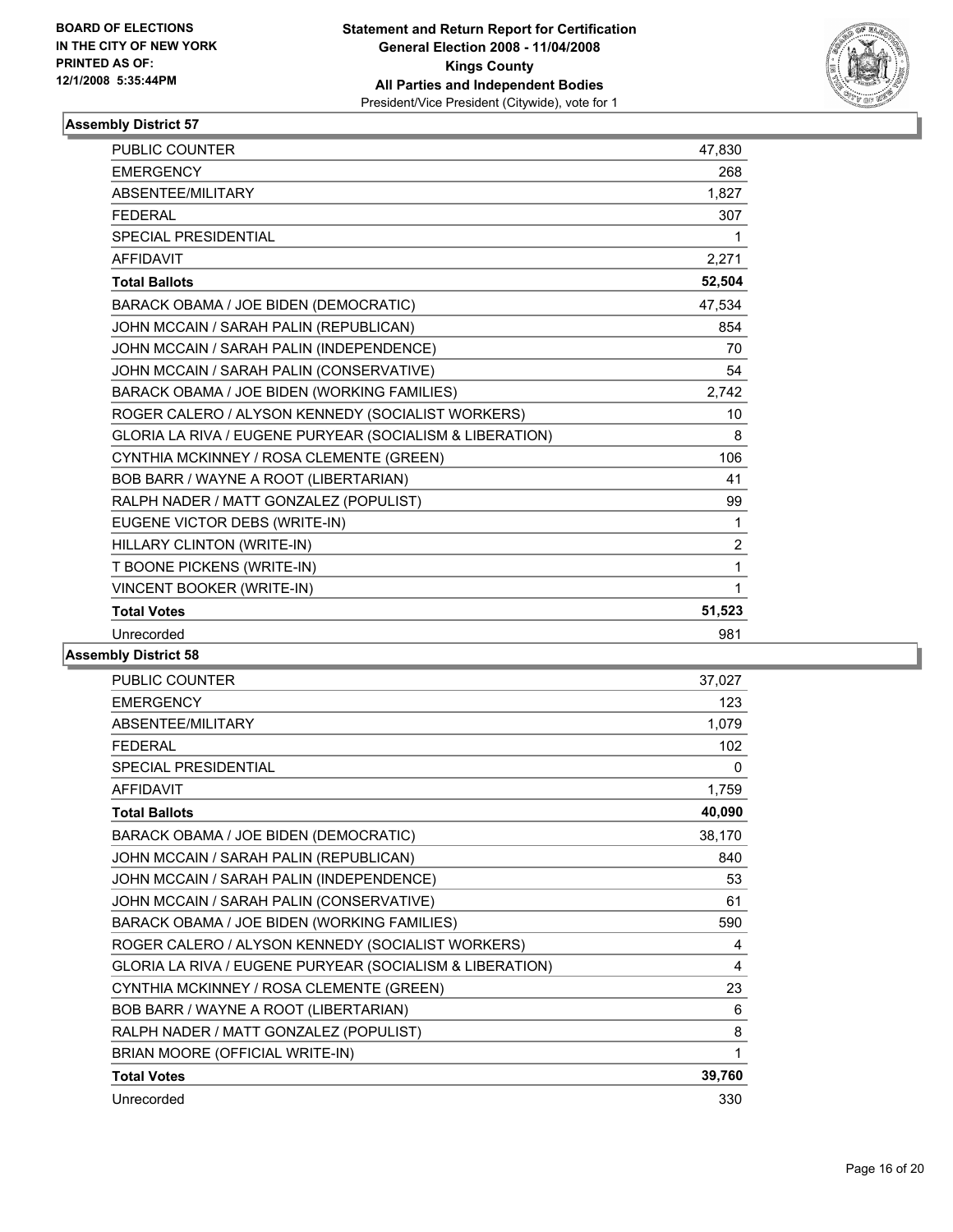

| PUBLIC COUNTER                                           | 39,353         |
|----------------------------------------------------------|----------------|
| <b>EMERGENCY</b>                                         | 488            |
| ABSENTEE/MILITARY                                        | 922            |
| <b>FEDERAL</b>                                           | 116            |
| SPECIAL PRESIDENTIAL                                     | 0              |
| <b>AFFIDAVIT</b>                                         | 1,537          |
| <b>Total Ballots</b>                                     | 42,416         |
| BARACK OBAMA / JOE BIDEN (DEMOCRATIC)                    | 28.849         |
| JOHN MCCAIN / SARAH PALIN (REPUBLICAN)                   | 11,398         |
| JOHN MCCAIN / SARAH PALIN (INDEPENDENCE)                 | 467            |
| JOHN MCCAIN / SARAH PALIN (CONSERVATIVE)                 | 628            |
| BARACK OBAMA / JOE BIDEN (WORKING FAMILIES)              | 556            |
| ROGER CALERO / ALYSON KENNEDY (SOCIALIST WORKERS)        | 7              |
| GLORIA LA RIVA / EUGENE PURYEAR (SOCIALISM & LIBERATION) | 4              |
| CYNTHIA MCKINNEY / ROSA CLEMENTE (GREEN)                 | 34             |
| BOB BARR / WAYNE A ROOT (LIBERTARIAN)                    | 69             |
| RALPH NADER / MATT GONZALEZ (POPULIST)                   | 57             |
| CHUCK BALDWIN (OFFICIAL WRITE-IN)                        | 4              |
| CHUCK BALDWIN/ DARRELL CASTLE (WRITE-IN)                 | $\overline{2}$ |
| HILLARY CLINTON (WRITE-IN)                               | 3              |
| JERRY ALTZMAN (WRITE-IN)                                 | $\mathbf{1}$   |
| RON PAUL (WRITE-IN)                                      | 5              |
| STEWART B MILSTEIN (WRITE-IN)                            | $\overline{2}$ |
| WILLIAM CLINTON (WRITE-IN)                               | 1              |
| <b>Total Votes</b>                                       | 42,087         |
| Unrecorded                                               | 329            |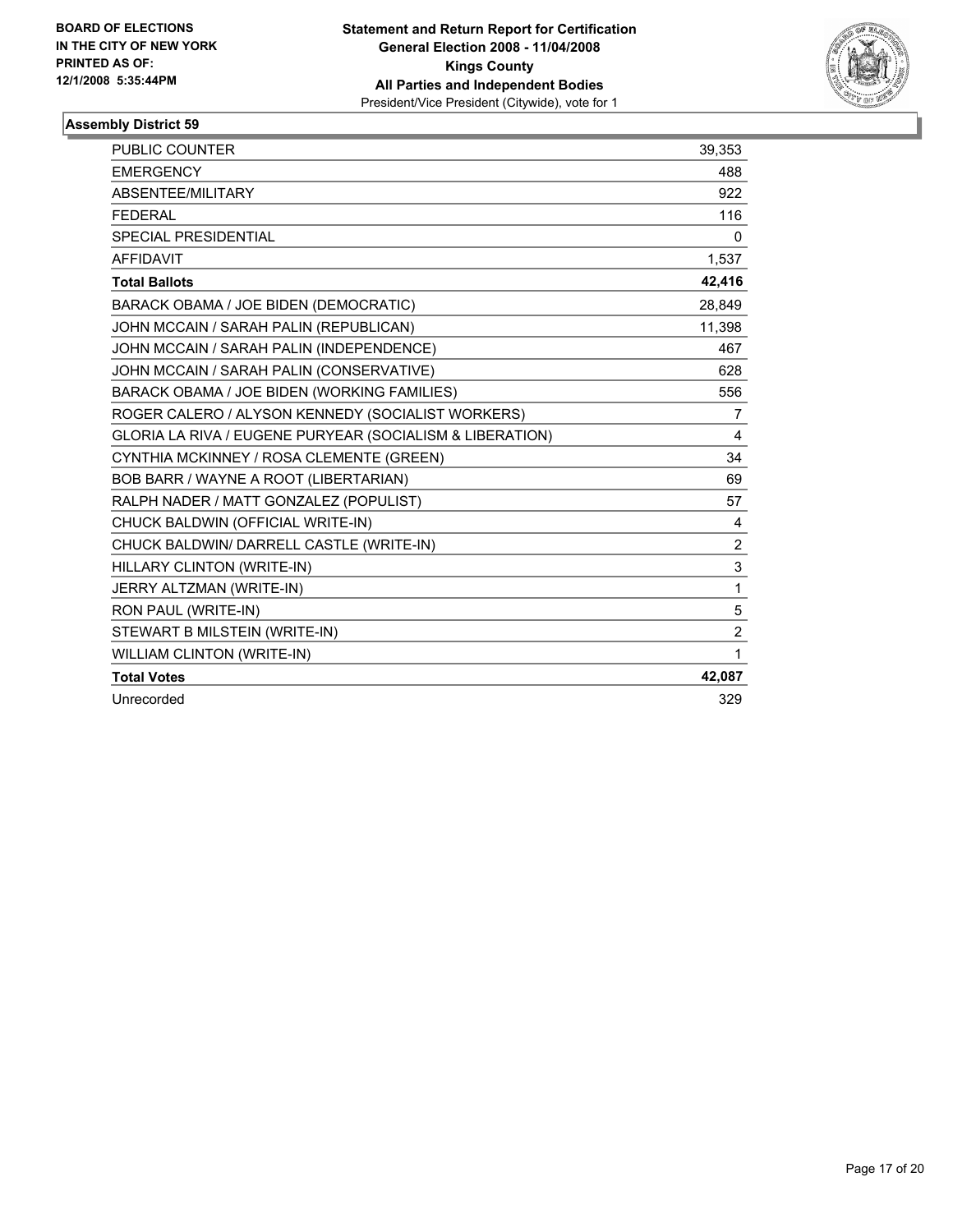

| PUBLIC COUNTER                                           | 14,093         |
|----------------------------------------------------------|----------------|
| <b>EMERGENCY</b>                                         | 15             |
| ABSENTEE/MILITARY                                        | 459            |
| <b>FEDERAL</b>                                           | 80             |
| <b>SPECIAL PRESIDENTIAL</b>                              | 0              |
| <b>AFFIDAVIT</b>                                         | 482            |
| <b>Total Ballots</b>                                     | 15,129         |
| BARACK OBAMA / JOE BIDEN (DEMOCRATIC)                    | 8,505          |
| JOHN MCCAIN / SARAH PALIN (REPUBLICAN)                   | 5,271          |
| JOHN MCCAIN / SARAH PALIN (INDEPENDENCE)                 | 288            |
| JOHN MCCAIN / SARAH PALIN (CONSERVATIVE)                 | 458            |
| BARACK OBAMA / JOE BIDEN (WORKING FAMILIES)              | 293            |
| ROGER CALERO / ALYSON KENNEDY (SOCIALIST WORKERS)        | 9              |
| GLORIA LA RIVA / EUGENE PURYEAR (SOCIALISM & LIBERATION) | $\overline{4}$ |
| CYNTHIA MCKINNEY / ROSA CLEMENTE (GREEN)                 | 30             |
| BOB BARR / WAYNE A ROOT (LIBERTARIAN)                    | 80             |
| RALPH NADER / MATT GONZALEZ (POPULIST)                   | 52             |
| CHUCK BALDWIN (OFFICIAL WRITE-IN)                        | 1              |
| HILLARY CLINTON (WRITE-IN)                               | $\overline{2}$ |
| JERRY WHITE (WRITE-IN)                                   | 1              |
| RON PAUL (WRITE-IN)                                      | 3              |
| THOMAS TULLY (WRITE-IN)                                  | 1              |
| <b>Total Votes</b>                                       | 14,998         |
| Unrecorded                                               | 131            |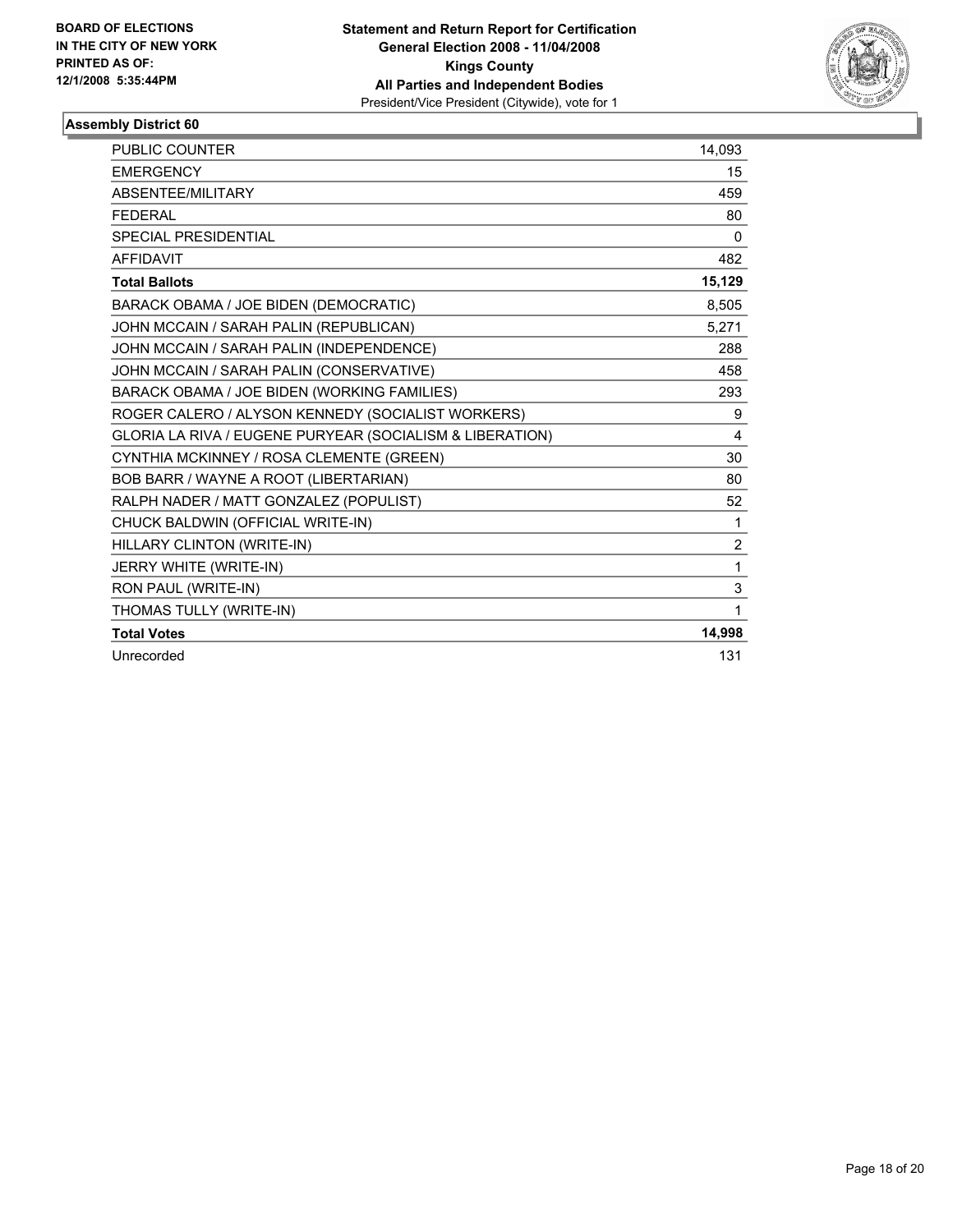

#### **Total for President/Vice President (Citywide) - Kings County**

| PUBLIC COUNTER                                           | 703,864                 |
|----------------------------------------------------------|-------------------------|
| <b>EMERGENCY</b>                                         | 7,424                   |
| ABSENTEE/MILITARY                                        | 19,768                  |
| <b>FEDERAL</b>                                           | 4,614                   |
| SPECIAL PRESIDENTIAL                                     | 2                       |
| <b>AFFIDAVIT</b>                                         | 33,031                  |
| <b>Total Ballots</b>                                     | 768,703                 |
| BARACK OBAMA / JOE BIDEN (DEMOCRATIC)                    | 581,159                 |
| JOHN MCCAIN / SARAH PALIN (REPUBLICAN)                   | 138,930                 |
| JOHN MCCAIN / SARAH PALIN (INDEPENDENCE)                 | 6,187                   |
| JOHN MCCAIN / SARAH PALIN (CONSERVATIVE)                 | 6,755                   |
| BARACK OBAMA / JOE BIDEN (WORKING FAMILIES)              | 22,366                  |
| ROGER CALERO / ALYSON KENNEDY (SOCIALIST WORKERS)        | 207                     |
| GLORIA LA RIVA / EUGENE PURYEAR (SOCIALISM & LIBERATION) | 153                     |
| CYNTHIA MCKINNEY / ROSA CLEMENTE (GREEN)                 | 1,292                   |
| BOB BARR / WAYNE A ROOT (LIBERTARIAN)                    | 876                     |
| RALPH NADER / MATT GONZALEZ (POPULIST)                   | 1,720                   |
| BRIAN MOORE (OFFICIAL WRITE-IN)                          | 3                       |
| CHUCK BALDWIN (OFFICIAL WRITE-IN)                        | 20                      |
| ABRAHAM LINCOLN (WRITE-IN)                               | 1                       |
| AL GORE/LYNNE CLARKE (WRITE-IN)                          | 1                       |
| ALBERT GORE JR. (WRITE-IN)                               | 1                       |
| ALLISON GADNER (WRITE-IN)                                | 1                       |
| AUROHOM Y ORATZ (WRITE-IN)                               | 1                       |
| <b>BOB BARR (WRITE-IN)</b>                               | 1                       |
| BRITNEY SPEARS (WRITE-IN)                                | 1                       |
| CHUCK BACDWIN (WRITE-IN)                                 | 1                       |
| CHUCK BALDWIN/ DARRELL CASTLE (WRITE-IN)                 | $\overline{\mathbf{c}}$ |
| COLIN POWELL (WRITE-IN)                                  | 1                       |
| DANIEL G. FLOROS (WRITE-IN)                              | 1                       |
| DANIEL NELSON/JOE BIDEN (WRITE-IN)                       | 1                       |
| <b>DENNIS KUSINICK (WRITE-IN)</b>                        | 1                       |
| DON BONANNO (WRITE-IN)                                   | 1                       |
| DOUGLAS J FUERST (WRITE-IN)                              | 1                       |
| EDWARD KENNEDY (WRITE-IN)                                | 1                       |
| ERNEST YOEL STEINER/YAACOV GOTTLIEB (WRITE-IN)           | 1                       |
| EUGENE V. DEBS (WRITE-IN)                                | 1                       |
| EUGENE VICTOR DEBS (WRITE-IN)                            | 1                       |
| FRED THOMPSON (WRITE-IN)                                 | 1                       |
| HARRIET TUBMAN (WRITE-IN)                                | 1                       |
| HILLARY CLINTON (WRITE-IN)                               | 63                      |
| HILLARY CLINTON/BARACK OBAMA (WRITE-IN)                  | 1                       |
| HILLARY CLINTON/JOE BIDEN (WRITE-IN)                     | 3                       |
| HOWARD DEAN/ RON PAUL (WRITE-IN)                         | $\mathbf 1$             |
| IAN RANDAL STROCK (WRITE-IN)                             | $\overline{\mathbf{c}}$ |
| JERRY ALTZMAN (WRITE-IN)                                 | 1                       |